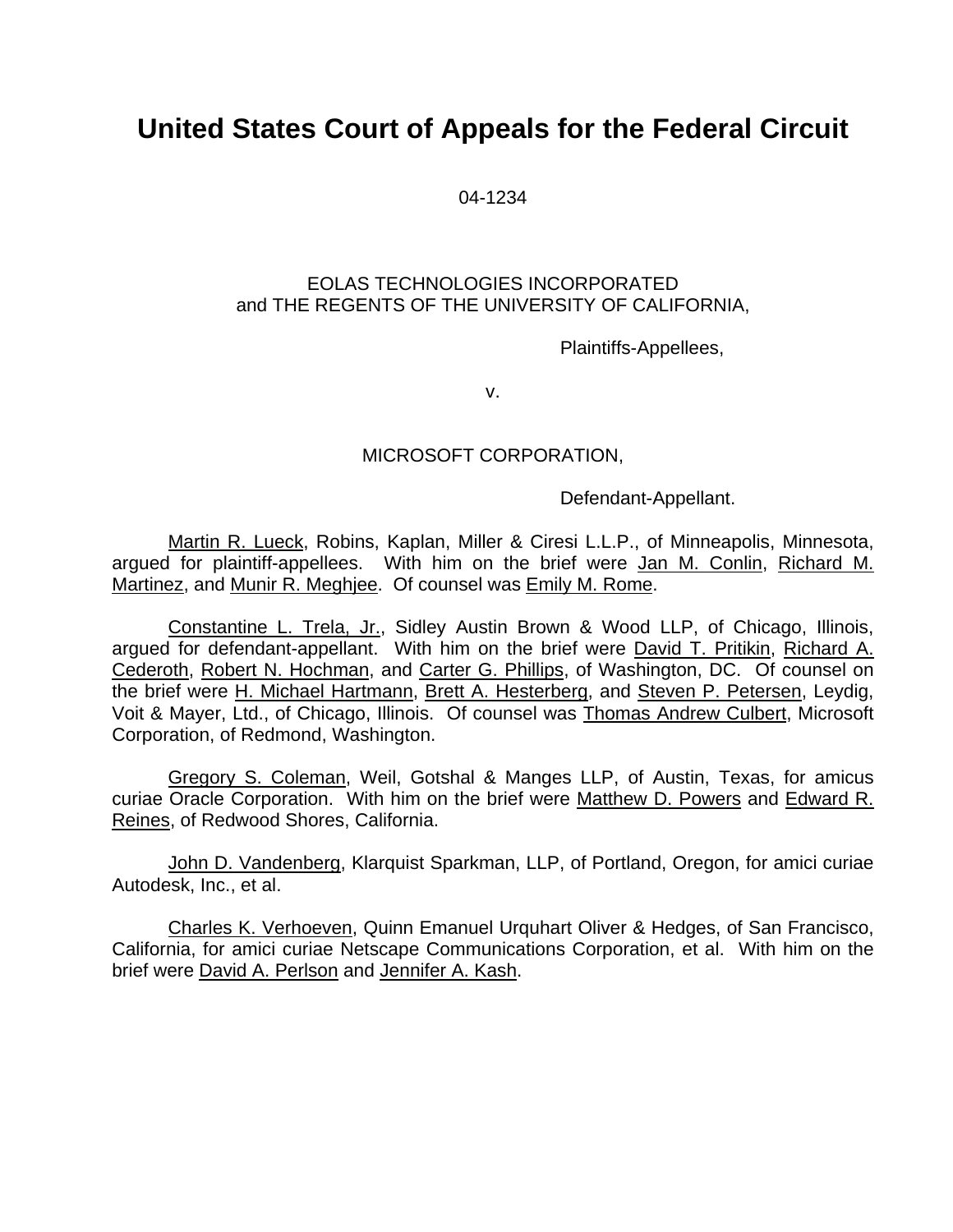Gerard M. Stegmaier, Wilson Sonsini Goodrich & Rosati, of Reston, Virginia, for amicus curiae Association For Competitive Technology. With him on the brief was Craig M. Tyler.

Appealed from: United States District Court for the Northern District of Illinois

Judge James B. Zagel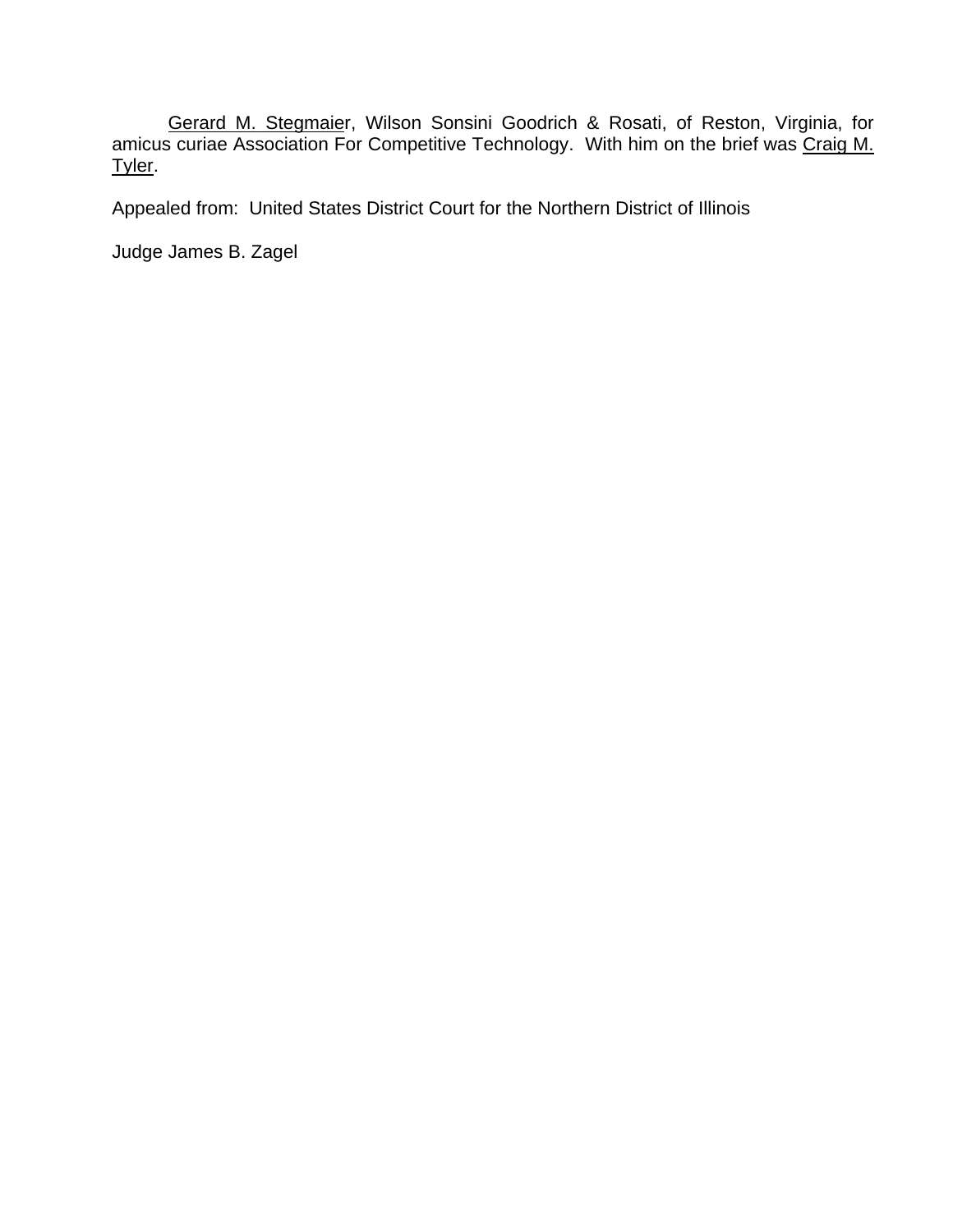## **United States Court of Appeals for the Federal Circuit**

04-1234

### EOLAS TECHNOLOGIES INCORPORATED and THE REGENTS OF THE UNIVERSITY OF CALIFORNIA,

Plaintiffs-Appellees,

v.

MICROSOFT CORPORATION,

\_\_\_\_\_\_\_\_\_\_\_\_\_\_\_\_\_\_\_\_\_\_\_\_\_\_\_

\_\_\_\_\_\_\_\_\_\_\_\_\_\_\_\_\_\_\_\_\_\_\_\_\_\_\_

Defendant-Appellant.

DECIDED: March 2, 2005

Before RADER, Circuit Judge, FRIEDMAN, and PLAGER, Senior Circuit Judges. RADER, Circuit Judge.

The United States District Court for the Northern District of Illinois granted final judgment to Eolas Technologies Incorporated and the Regents of the University of California (collectively, Eolas) after a jury found that Microsoft Corporation (Microsoft) infringed claims 1 and 6 of U.S. Patent No. 5,838,906 (the '906 patent) and actively induced United States users of Internet Explorer to infringe claim 1. The district court also invoked 35 U.S.C. § 271(f) to include foreign sales of Internet Explorer in the royalty awarded to Eolas. Because the district court improperly granted judgment as a matter of law (JMOL) in Eolas' favor on Microsoft's anticipation and obviousness defenses and improperly rejected Microsoft's inequitable conduct defense, this court vacates the district court's decision and remands for a new trial on these issues. In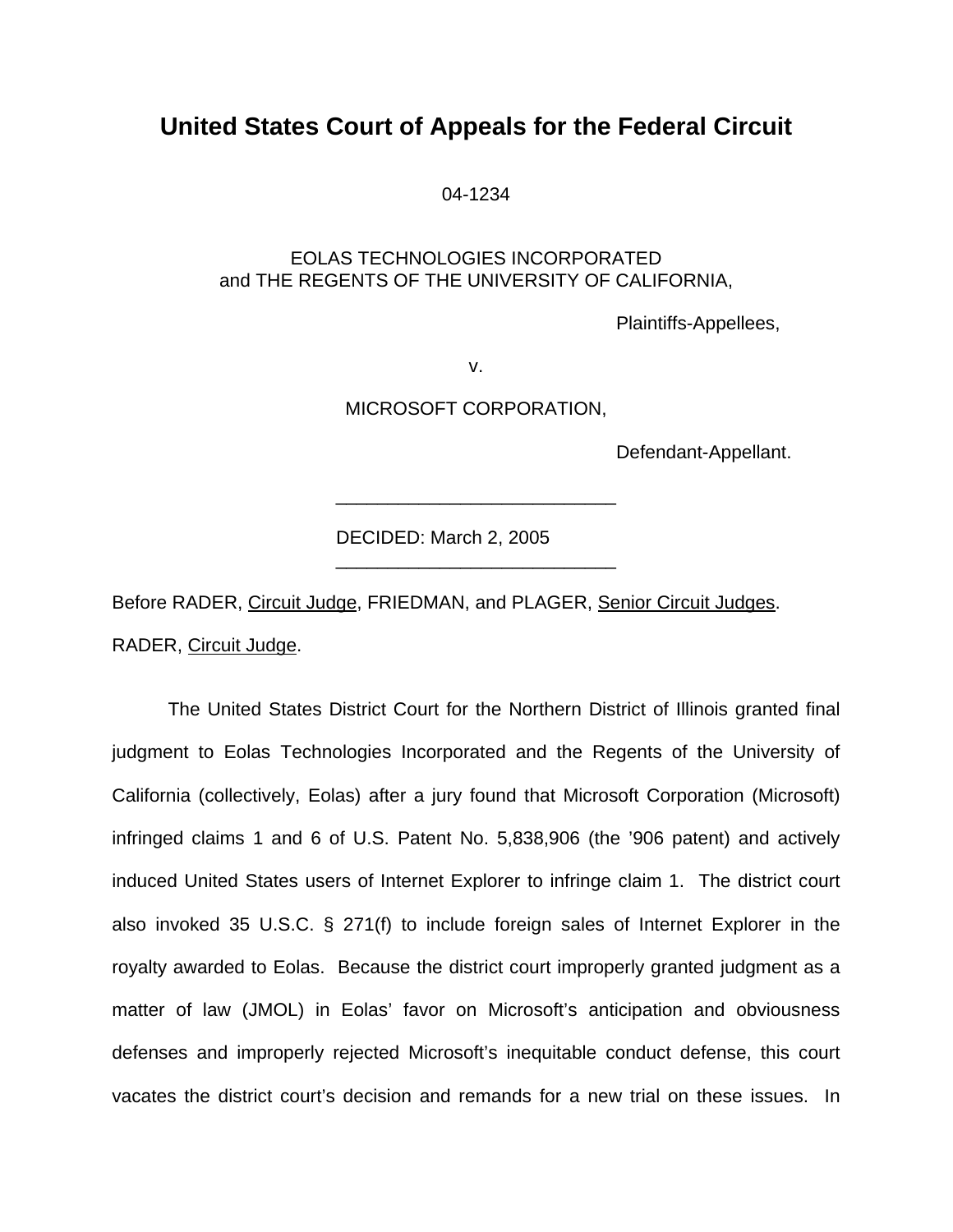addition, this court affirms the district court's claim construction of "executable application" and finds the district court did not err in its jury instruction with regard to the claim limitation "utilized by said browser to identify and locate." Finally, this court affirms the district court's holding that "components," according to section 271(f)(1), includes software code on golden master disks.

**I.** 

On February 2, 1999, Eolas brought an infringement action against Microsoft. In particular, Eolas alleged infringement of claims [1](#page-3-0) and 6 of the '906 patent.<sup>1</sup> The '906 patent carries the title "distributed hypermedia method for automatically invoking external application providing interaction and display of embedded objects within a hypermedia document." Eolas alleged that certain aspects of Microsoft's Internet Explorer (IE) product incorporate its invention. Microsoft denied infringement and asserted that the claims were invalid and unenforceable.

Essentially, the claimed invention allows a user to use a web browser in a fully interactive environment. For example, the invention enables a user to view news clips or play games across the Internet. The '906 claims require a web browser with certain properties. Specifically, the invention calls for a browser located in a "distributed hypermedia environment."

In operation, the claimed browser locates a web page, or distributed hypermedia document, with a uniform resource locator (URL). Then the browser parses the text of

<span id="page-3-0"></span><sup>&</sup>lt;sup>1</sup> The University of California filed the '906 Patent on October 17, 1994, which later issued on November 17, 1998. The University later granted an exclusive license for the '906 Patent to Eolas. A reexamination of the '906 Patent was ordered by the Director and is currently pending in the United States Patent and Trademark Office. See Director Initiated Order for Reexamination, Control No. 90/006,831.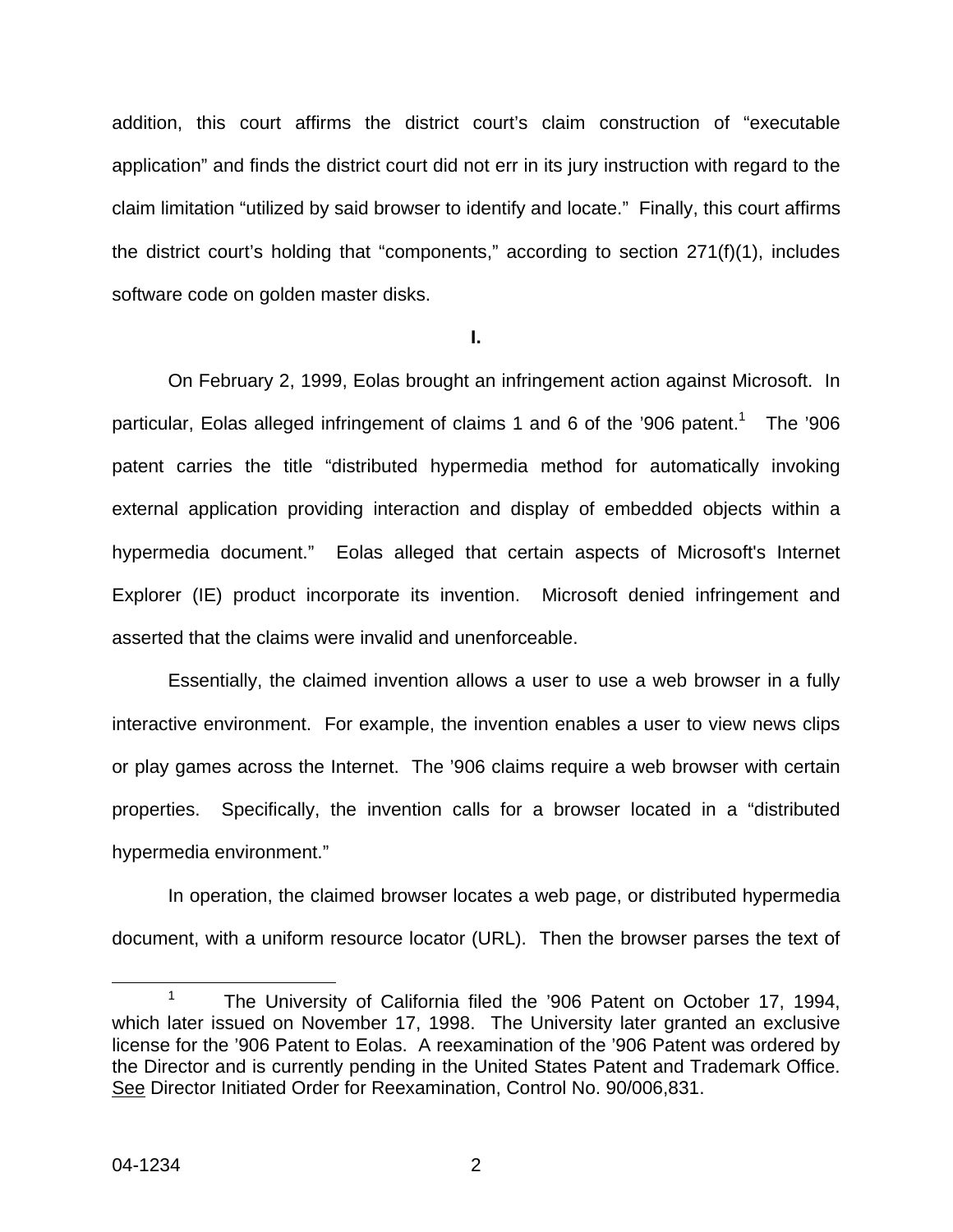the web page including an "embed text format" specifying an object external to the web page that has "type information associated with it" (i.e., spreadsheets, databases). The browser next uses that type information to identify and locate an executable application that automatically enables interactive viewing of the object. The inventors have consistently maintained that "[t]his invention was the first instance where interactive applications were embedded in Web pages." The district court found that the invention was reduced to practice no later than January 27, 1994, when it was presented at a Web conference.

During prosecution of the '906 patent, the examiner rejected the claims several times for obviousness. Besides the World Wide Web, HTTP and HTML, the examiner cited three main prior art references during prosecution: (1) the Mosaic Web Browser, which allows users to go from one website to another by clicking links on web pages and has some capability to display objects; (2) U.S. Patent No. 5,206,951 to Khoyi et al. (Khoyi), which describes an Object Linking and Embedding System (OLE); $^2$  $^2$  and (3) U.S. Patent No. 5,581,686 to Koppolu et al. (Koppolu), which covers some OLE technology where the application displaying data may be a component, such as an object handler that is implemented as a Dynamically Linked Library (DLL). $^3$  $^3$  The examiner allowed the claims on March 30, 1998.

<span id="page-4-0"></span> <sup>2</sup> OLE allows a visual object or data created using one application to be displayed and edited in another application.

<span id="page-4-1"></span> $3$  An example of a DLL is spell check; a DLL is a component that can run only within another application. Compare a standalone application, such as Word or Excel, which can run independently of another application. An implementation of OLE technology would be using a standalone application, such as Word which may then utilize a component or DLL such as spell check.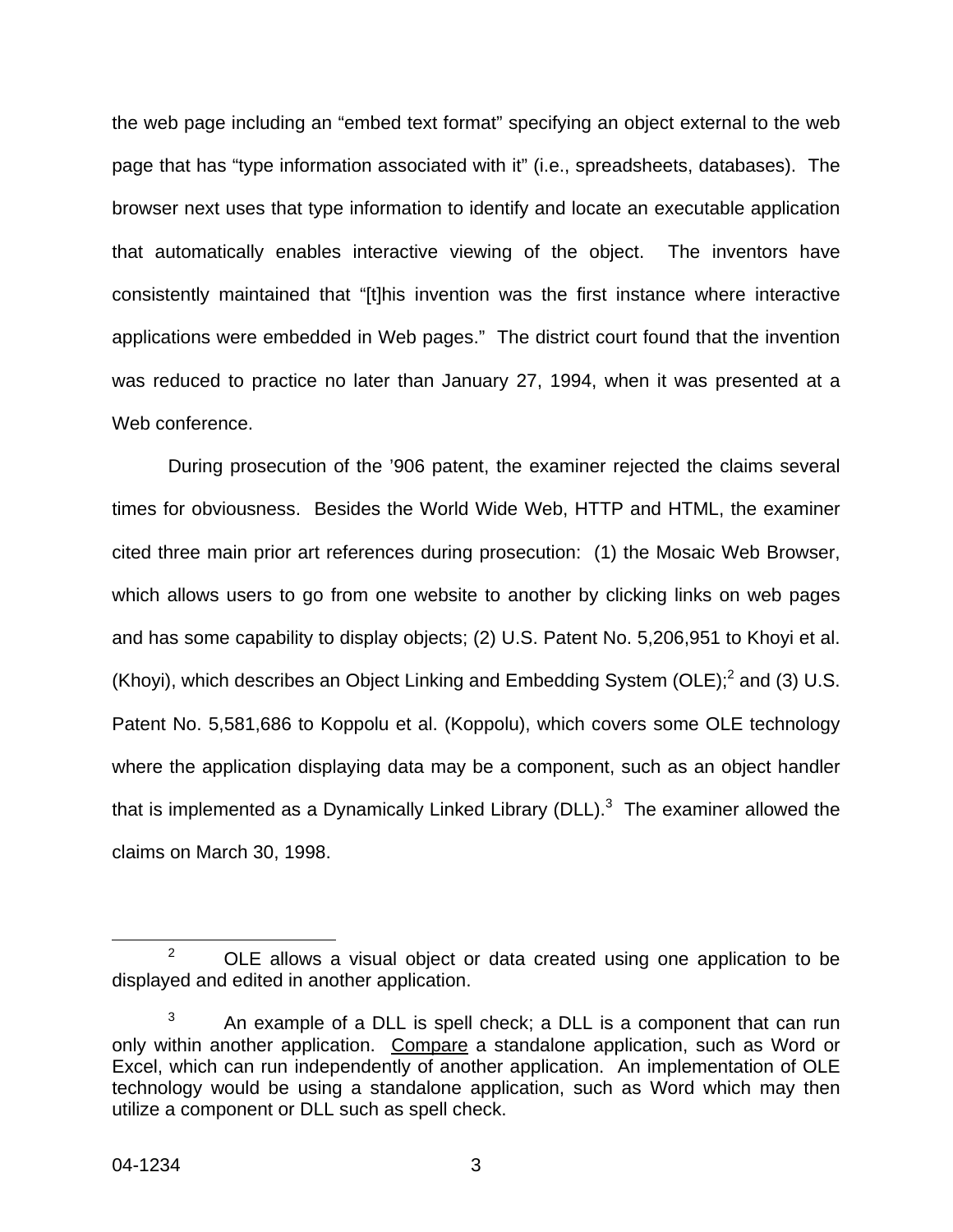#### Microsoft's Invalidity Defenses

At trial, Microsoft presented evidence that the Viola Web browser (Viola), invented by Pei-Yuan Wei (Wei), was in public use more than one year before Eolas' invention. Microsoft asserted that this prior art would invalidate the invention under 35 U.S.C. § 102(b). Microsoft also used the Viola reference to challenge validity on the basis of sections 102(a), 102(g) and 103. Wei testified at trial that he had written code for Viola so that the browser could handle embedded automatically-launched interactive programs in May 1993. Wei testified as well that he demonstrated that capability to Sun Microsystems engineers at that time. Microsoft corroborated existence of this code at trial through a computer demonstration of an archived file, dated May 12, 1993. The parties refer to this version of Viola as DX34. Wei demonstrated DX34 to two Sun Microsystems engineers on May 7, 1993.

Wei also demonstrated a different version of Viola to the district court. This second exhibit, DX37, was allegedly Wei's attempt on May 27, 1993, to improve DX34. Apparently due to a bug in the program, Wei could not make the DX37 version function in the courtroom in conjunction with the Internet. Microsoft's technical expert testified that both versions of the Viola code taught all of the limitations of the claims at issue.

The district court found as a matter of law that Wei abandoned, suppressed or concealed DX34 within the meaning of section 102(g) because Wei disclosed that version only to the Sun engineers and then changed it. The district court extended this finding to section 102(b) and found as a matter of law that since DX34 was abandoned, showing it to the Sun engineers could not constitute a public use. The district court prevented Microsoft from presenting any evidence of DX34 to the jury and later granted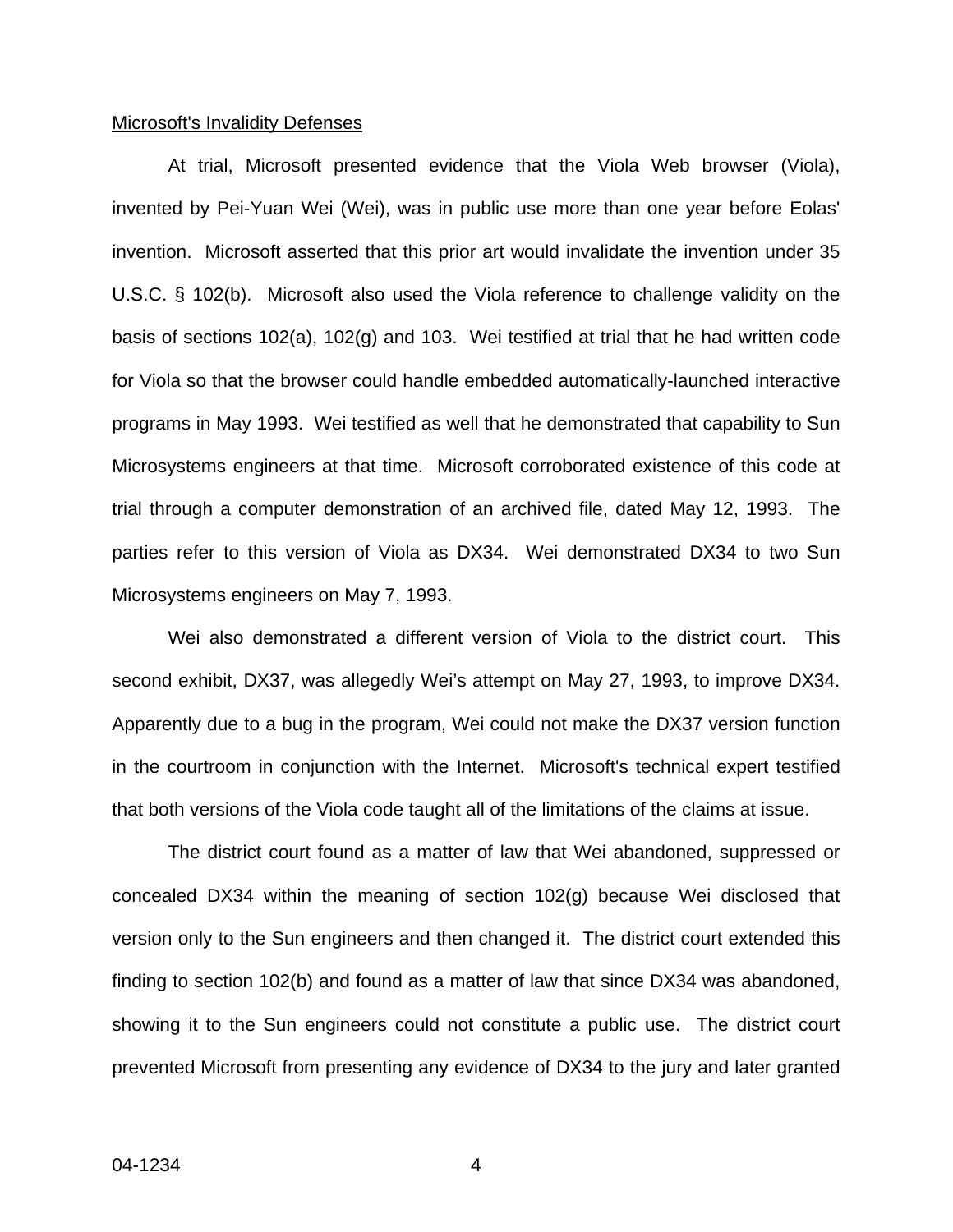Eolas' Rule 50 motion for JMOL in ruling that neither the anticipation nor obviousness defenses could be presented to the jury after hearing testimony on those issues from Microsoft's expert.

#### Microsoft's Inequitable Conduct Defense

Michael D. Doyle (Doyle), one of the inventors of the '906 patent, knew of Viola yet did not disclose any information regarding that reference to the United States Patent and Trademark Office (PTO). On August 31, 1994, Doyle issued a press release to an e-mail list indicating that researchers at the University of California had "created software for embedding interactive program objects within hypermedia documents." That same day, Wei contacted Doyle via e-mail in response to the press release. Wei alleged that his May 1993 demonstration of Viola (version DX34) to Sun Microsystems engineers exhibited a way to embed interactive objects and transport them over the web. Wei directed Doyle to his paper about Viola (the Viola paper), which was available on the Internet at least by August 13, 1994. Doyle downloaded and read the paper. In a later email exchange, Doyle attempted to get Wei to concede that he was not the first to invent. Additionally, Doyle told Wei the inventions were different.

On October 17, 1994, the University of California filed the '906 patent application. In 1998, before issuance of the '906 patent, Doyle did more research on Viola and made a folder labeled "Viola stuff." This folder included press releases of two "beta"<sup>[4](#page-6-0)</sup> versions of Viola from February and March of 1994. Although available on the Internet, Doyle never obtained the Viola code.

<span id="page-6-0"></span> $4$  A "beta" release occurs after the development stage and allows general users to try new software. An "alpha" release is a version for specialists to test to provide feedback to the software's author.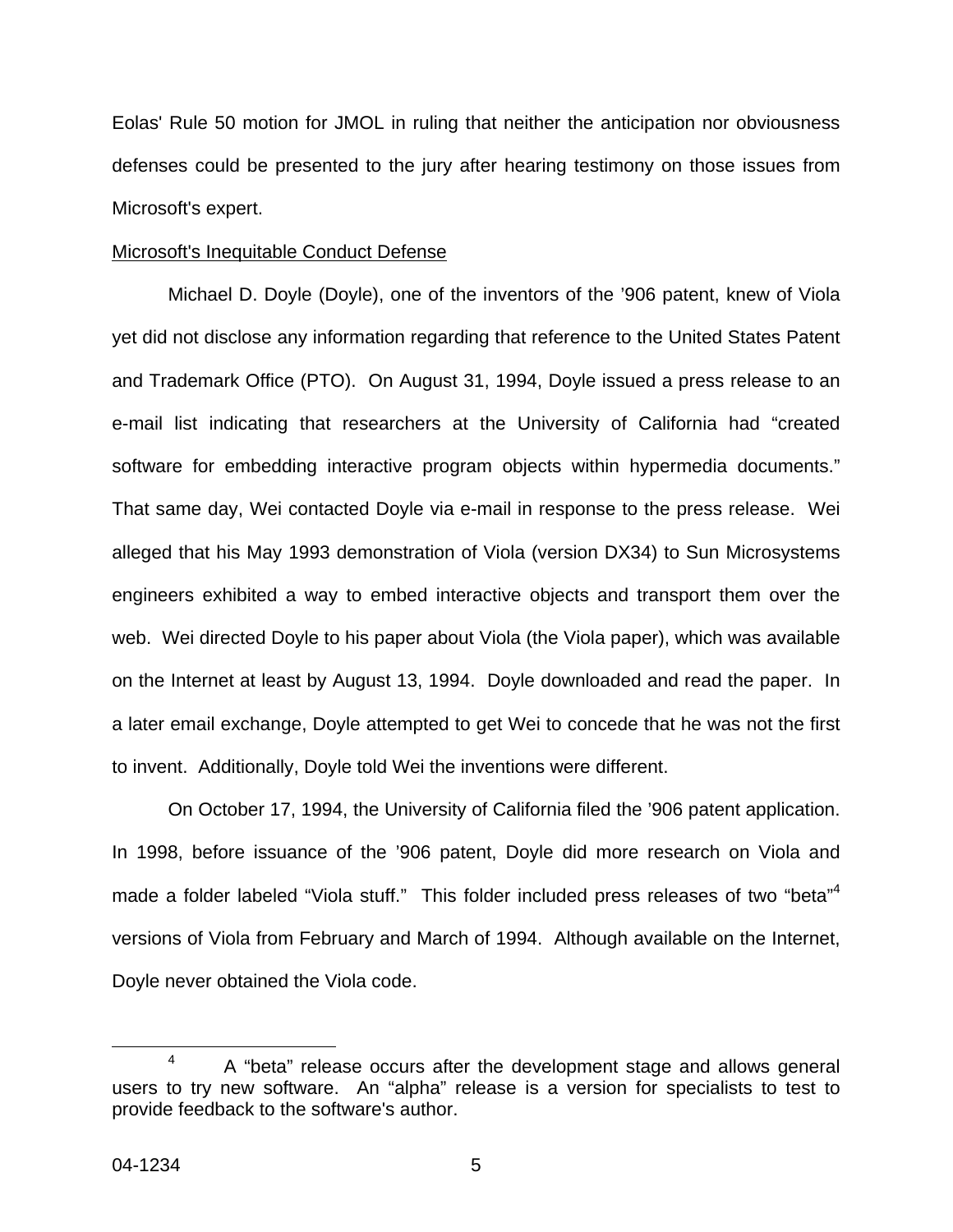The district court found that Doyle's knowledge of Viola was not enough to trigger his obligation to bring it to the attention of the examiner of the '906 patent. The district court determined that Viola was not prior art and as such not material. Although questioning Doyle's credibility about his role in the prosecution of the patent, the trial court nonetheless found that he had acted with candor before the PTO because "it was the law and it was too dangerous not to do so."

#### Claim Construction for Infringement

Claim 1 is a method claim; claim 6 a product claim. The parties and the district

court focused on claim 6 to interpret the claims because Eolas asserted that the

computer program product in claim 6 embodies the method of claim 1. Claim 6 reads:

6. A computer program product for use in a system having at least one client workstation and one network server coupled to said network environment, wherein said network environment is a distributed hypermedia environment, the computer program product comprising:

a computer usable medium having computer readable program code physically embodied therein, said computer program product further comprising:

computer readable program code for causing said client workstation to execute a browser application to parse a first distributed hypermedia document to identify text formats included in said distributed hypermedia document and to respond to predetermined text formats to initiate processes specified by said text formats;

computer readable program code for causing said client workstation to utilize said browser to display, on said client workstation, at least a portion of a first hypermedia document received over said network from said server, wherein the portion of said first hypermedia document is displayed within a first browser-controlled window on said client workstation, wherein said first distributed hypermedia document includes an embed text format, located at a first location in said first distributed hypermedia document, that specifies the location of at least a portion of an object external to the first distributed hypermedia document, wherein said object has type information associated with it utilized by said browser to identify and locate an executable application external to the first distributed hypermedia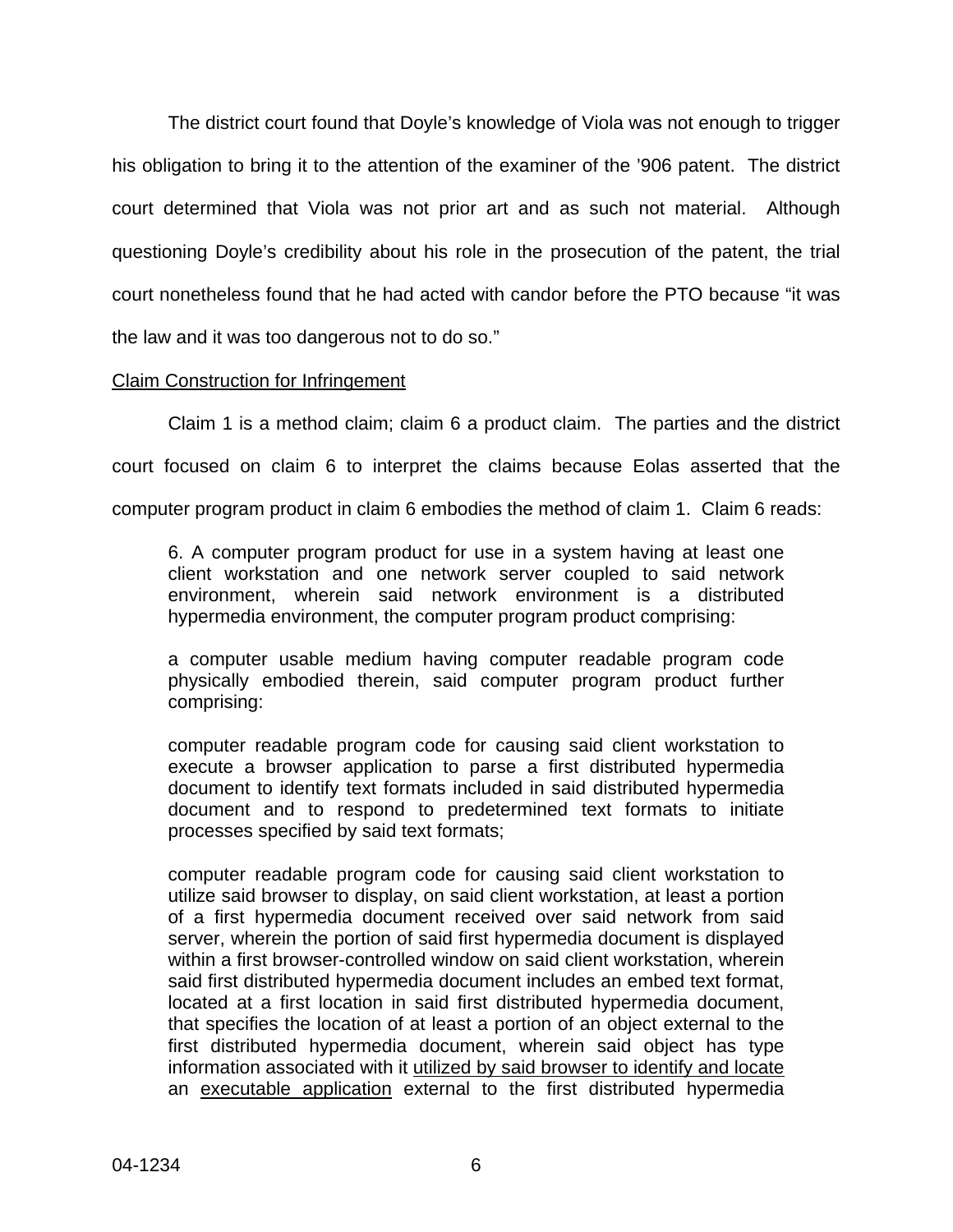document, and wherein said embed text format is parsed by said browser to automatically invoke said executable application to execute on said client workstation in order to display said object and enable interactive processing of said object within a display area created at said first location within the portion of said first distributed hypermedia document being displayed in said first browser-controlled window.

U.S. Patent No. 5,838,906 (issued Nov. 17, 1998), col. 17, ll. 58 – col. 18, ll. 30 (emphases added). After a Markman hearing, the district court construed the terms "executable application" and "utilized by said browser to identify and locate." Eolas Techs., Inc. v. Microsoft Corp., No. 99 C 0626 (N.D. Ill. Dec. 29, 2000). The district court determined that "executable application" as used in the '906 patent refers to "any computer program code, that is not the operating system or a utility, that is launched to enable an end user to directly interact with data." Id. at 35. The district court also determined that "utilized by said browser to identify and locate" means that "the enumerated functions are performed by the browser." Id. Microsoft appeals the "executable application" claim construction and the jury instruction given with regard to the term "utilized by said browser to identify and locate."

The jury instruction regarding "utilized by said browser to identify and locate" included in relevant part:

Utilized by said browser to identify and locate means that the enumerated functions are performed by the browser. . . . The inventors contemplated the browser's use of some outside resources such as the operating system as operating systems are always involved in the operation of computer programs. Nevertheless it must be the browser, not the operating system, that must do the heavy lifting of identifying and locating . . . .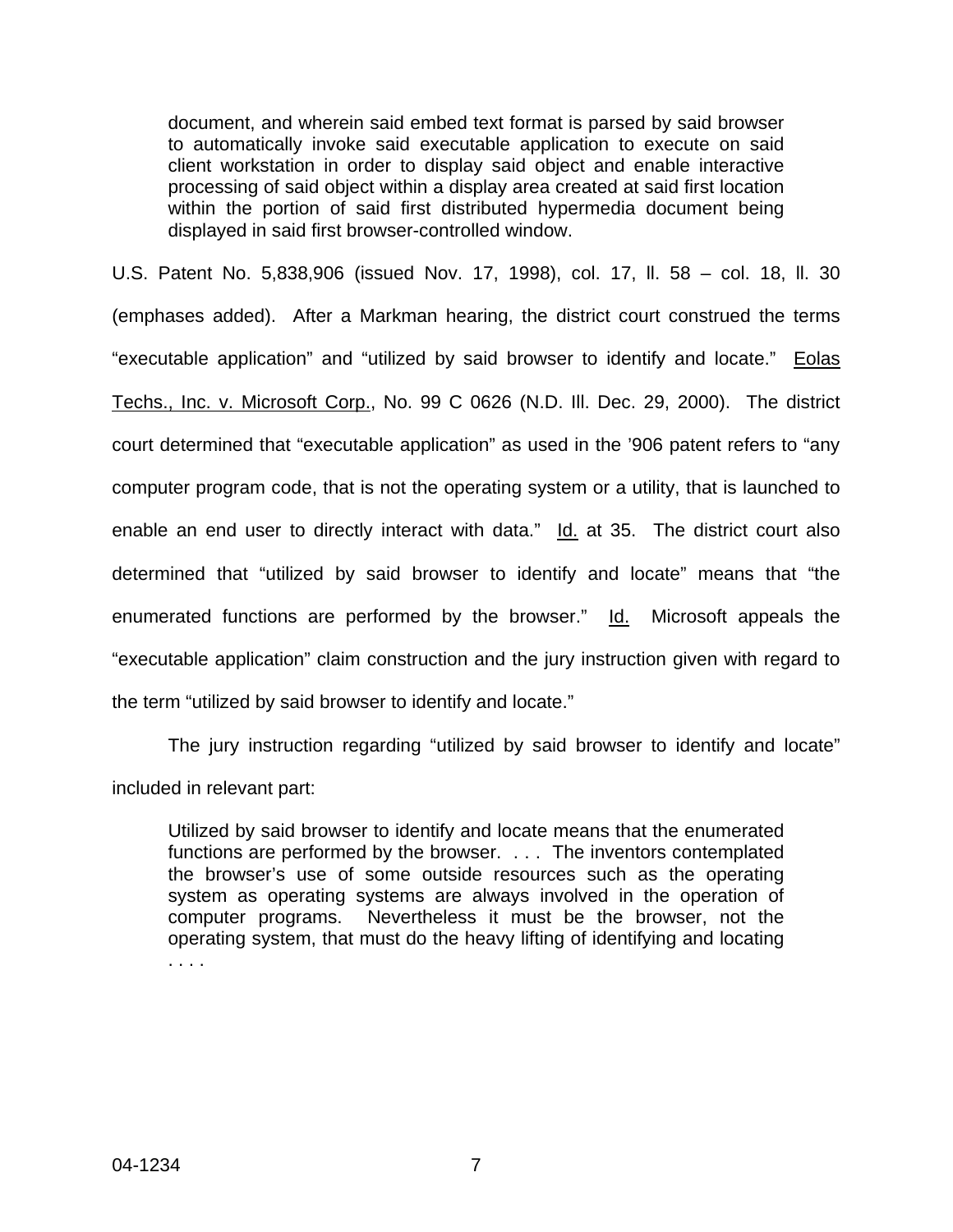#### Statutory Construction of 35 U.S.C. § 271(f)

Eolas claimed royalty damages for both foreign and domestic sales of Windows with IE. Microsoft moved, in limine, to prevent Eolas from seeking damages based on foreign sales under section 271(f).

Microsoft exports a limited number of golden master disks containing the software code for the Windows operating system to Original Equipment Manufacturers (OEMs) abroad who use that disk to replicate the code onto computer hard drives for sale outside of the United States. The golden master disk itself does not end up as a physical part of an infringing product. The district court denied Microsoft's motion, finding that source code is the legal equivalent of a piece of computer hardware and that "in a legal sense, a [sic] source code is a made part of a computer product." The district court determined that the code on the golden master disks constitutes "components" of an infringing product for combination outside of the United States under section 271(f).

After a jury trial, the district court entered judgment in favor of Eolas. The district court found that: (1) Microsoft did not show invalidity of the '906 claims; (2) Microsoft did not proffer clear and convincing evidence of inequitable conduct; (3) Microsoft infringed claims 1 and 6 and actively induced United States users of IE to infringe claim 1; and (4) Eolas's royalty for Microsoft's infringement should include foreign sales of the patented computer code under section 271(f). The jury awarded Eolas a royalty of \$1.47 per unit of infringing product, which amounted to a total award of \$520,562,280. In its order, the district court issued a permanent injunction against Microsoft and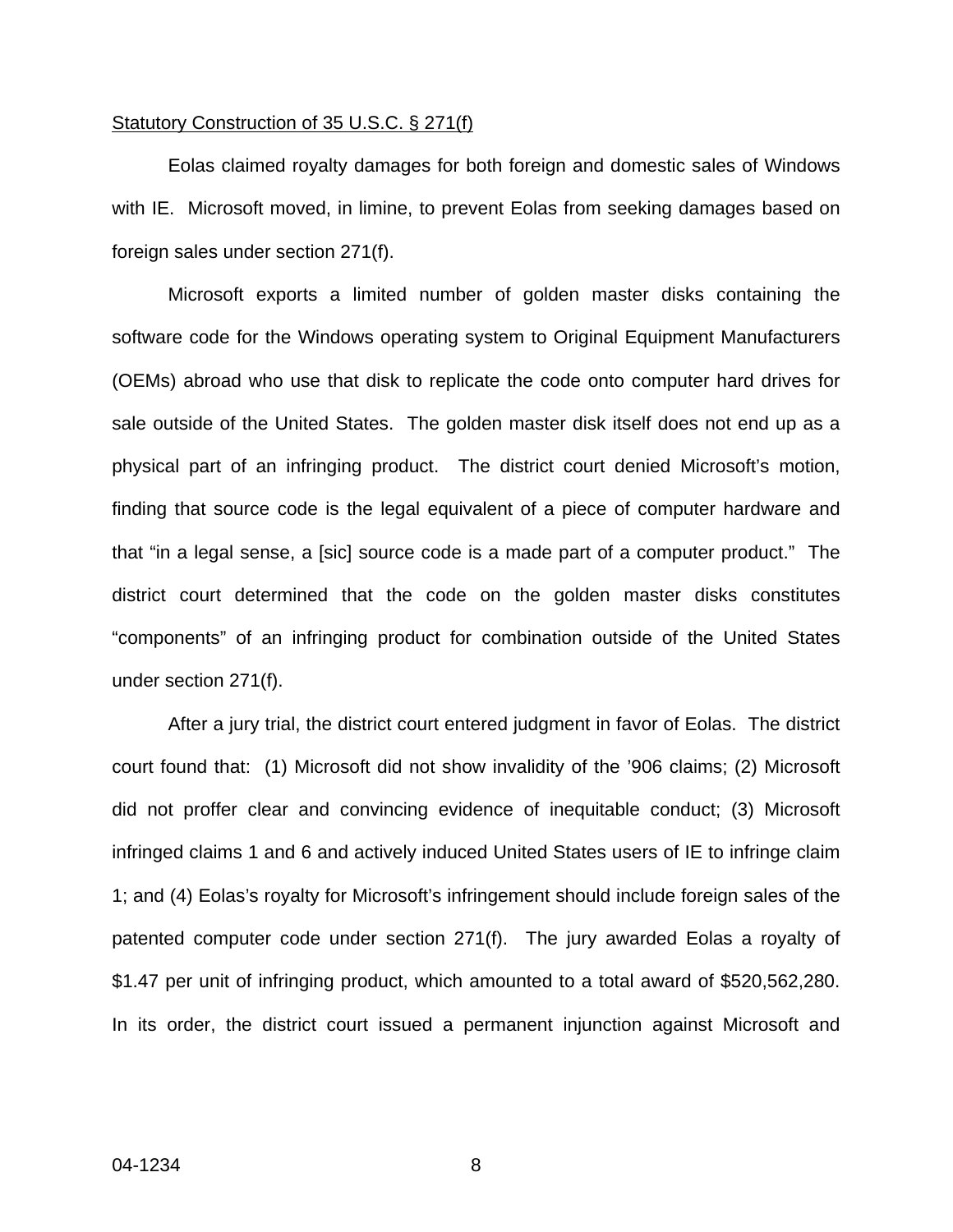awarded pre-judgment interest on the award. The permanent injunction has been stayed pending this appeal. This court has jurisdiction under 28 U.S.C. § 1295(a)(1).

**II.** 

Anticipation is a question of fact, which this court reviews for substantial evidence. In re Hyatt, 211 F.3d 1367, 1371 (Fed. Cir. 2000). Obviousness is a question of law premised on underlying findings of fact. Graham v. John Deere Co., 383 U.S. 1, 17-18 (1966). This court "review[s] a grant of JMOL de novo, reapplying the district court's JMOL standard anew." Union Carbide Chems. & Plastics Tech. Corp. v. Shell Oil Co., 308 F.3d 1167, 1185 (Fed. Cir. 2002). "In evaluating a Rule 50(a) motion, this court must examine the evidence to determine whether a jury could properly proceed to find a verdict for the party producing it, upon whom the onus of proof is imposed. In this regard, this court must view the evidence in a light most favorable to the non-moving party." Mahurkar v. C.R. Bard, Inc., 79 F.3d 1572, 1576 (Fed. Cir. 1996) (internal quotations omitted). This court reviews inequitable conduct for an abuse of discretion; "[t]he underlying factual issues of materiality and intent [are reviewed] for clear error." CFMT, Inc. v. Yieldup Int'l Corp., 349 F.3d 1333, 1337 (Fed. Cir. 2003).

This court reviews claim construction without deference. Markman v. Westview Instruments, Inc., 52 F.3d 967, 979 (Fed. Cir. 1995) (en banc). "The question of whether a jury instruction on an issue of patent law is erroneous is a matter of Federal Circuit law and is reviewed de novo." Sulzer Textil A.G. v. Picanol N.V., 358 F.3d 1356, 1363 (Fed. Cir. 2004). Lastly, "[t]his court reviews questions of statutory interpretation without deference." U.S. Steel Group v. United States, 225 F.3d 1284, 1286 (Fed. Cir. 2000).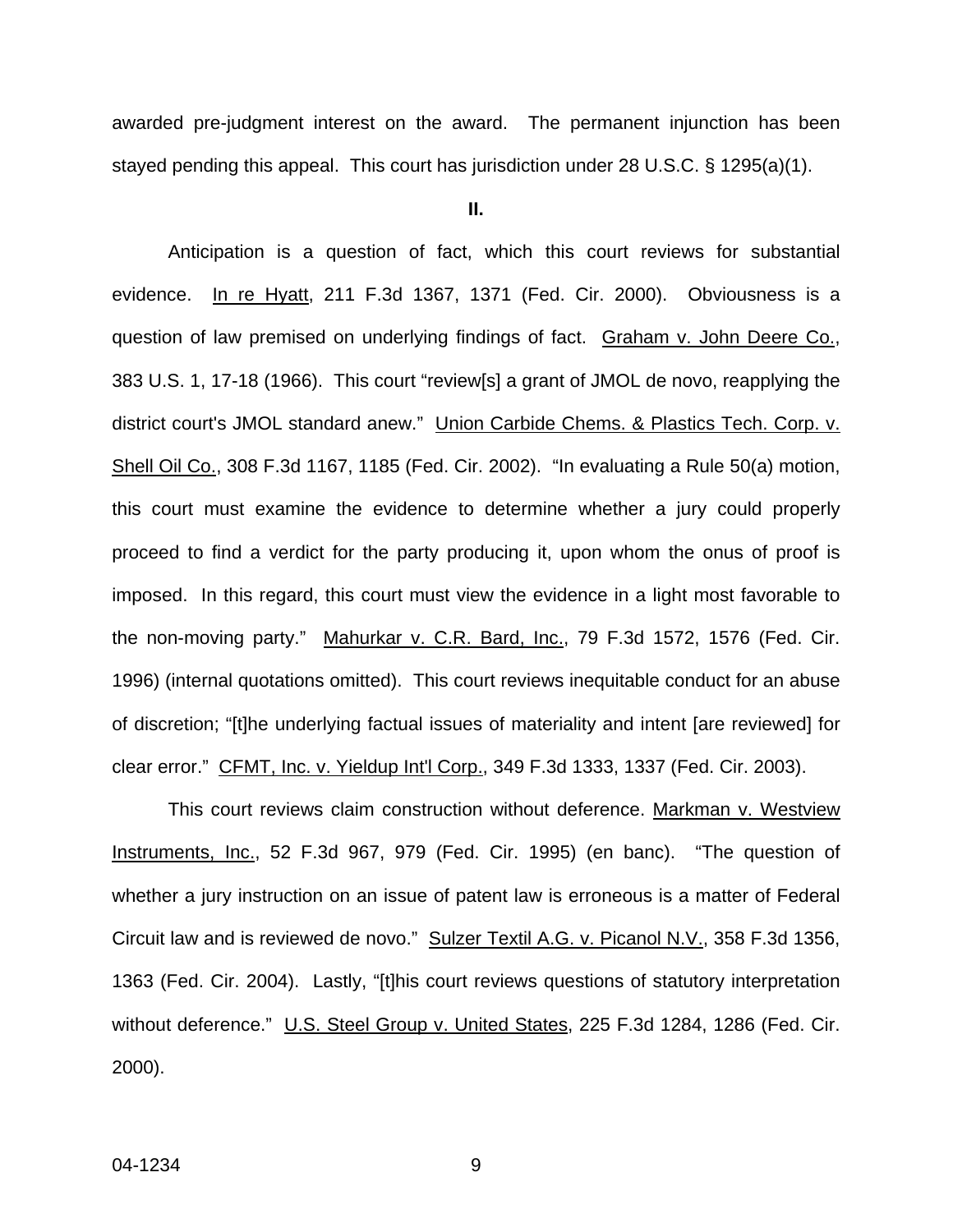**III.** 

#### PRIOR ART DEFENSES

As explained above, the district court found as a matter of law that DX34 was abandoned, suppressed or concealed within the meaning of section 102(g) because Wei disclosed that version to Sun Microsystems' engineers and then changed it. The district court extended this finding to section 102(b), finding that abandonment of DX34 meant that the disclosure to the Sun Microsystems engineers could not constitute a public use. The district court prevented Microsoft from presenting any evidence of DX34 to the jury and later granted Eolas' Rule 50 motion for JMOL that DX37 did not anticipate or render the '906 patent obvious. Consequently, the jury did not consider Microsoft's anticipation and obviousness defenses.

The district court erred in finding as a matter of law that DX34 was abandoned, suppressed, or concealed within the meaning of section 102(g). The relevant portion of section 102(g) states:

A person shall be entitled to a patent unless--

(g) (2) before such person's invention thereof, the invention was made in this country by another inventor who had not abandoned, suppressed, or concealed it.

35 U.S.C. § 102(g) (2004).

This court's case law distinguishes between two types of conduct that invoke the exception within section 102(g). Apotex USA, Inc. v. Merck & Co., 254 F.3d 1031, 1038 (Fed. Cir. 2001). The first arises when an inventor actively conceals his invention from the public. Fujikawa v. Wattanasin, 93 F.3d 1559, 1567 (Fed. Cir. 1996). Active concealment "refers to situations in which an inventor designedly, and with the view of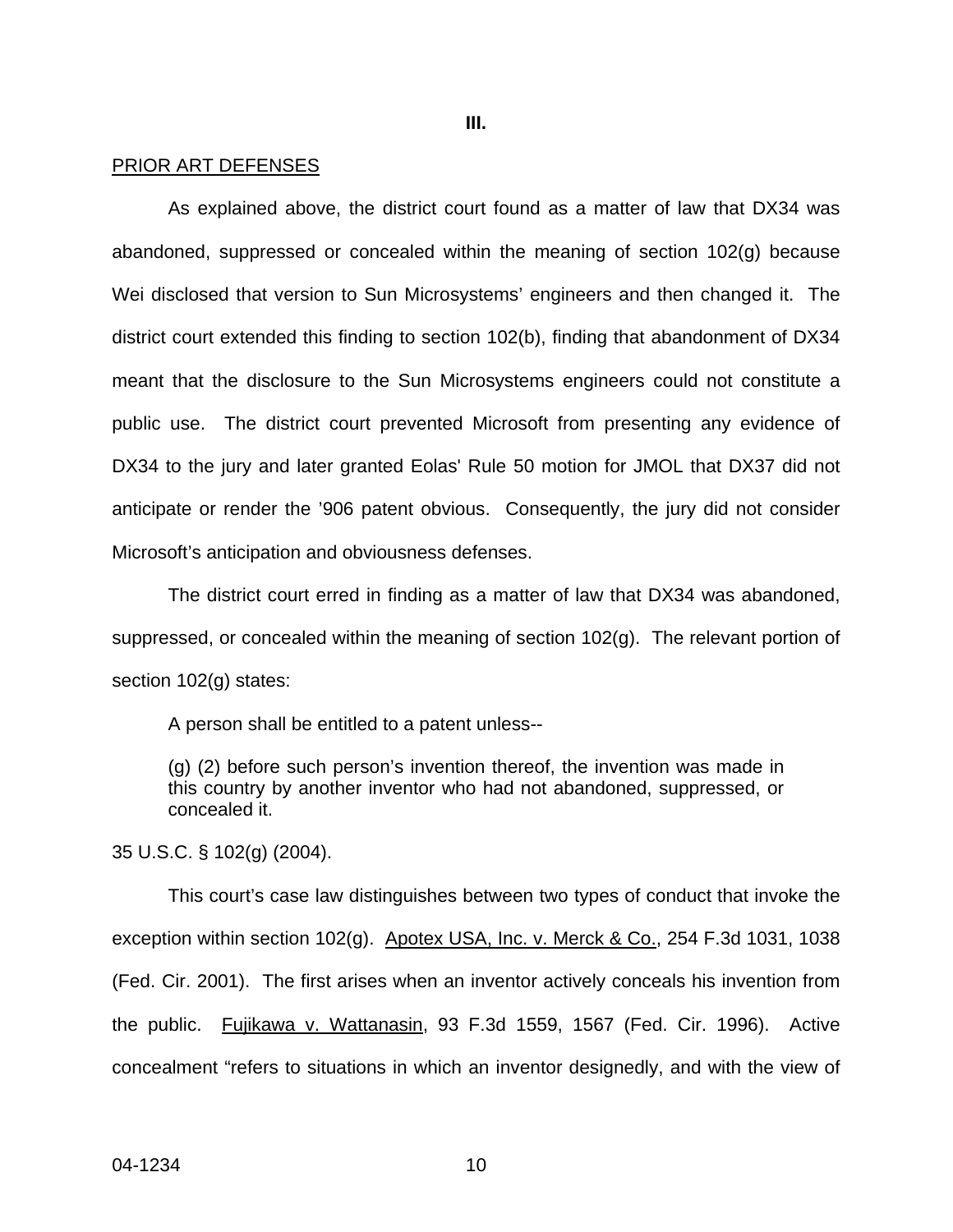applying it indefinitely and exclusively for his own profit, withholds his invention from the public." Id. The second occurs when "abandonment, suppression, or concealment may be inferred based upon the prior inventor's unreasonable delay in making the invention publicly known." Dow Chem. Co. v. Astro-Valcour, Inc., 267 F.3d 1334, 1342 (Fed. Cir. 2001).

This case does not fit into either category. The record contains no evidence that Wei either intentionally withheld DX34 from the public or unreasonably delayed a patent application or public disclosure. In contrast, the record indicates Wei not only demonstrated DX34 to two Sun Microsystems engineers without a confidentiality agreement (on May 7, 1993), but only twenty-four days later (on May 31, 1993) posted DX37 on a publicly-accessible Internet site and notified a Sun Microsystems engineer that DX37 was available for downloading. The district court erroneously concluded that the creation and public disclosure of DX37, an improved version of DX34, "abandoned" the invention under section 102(g).

The district court's conclusion inappropriately narrowed the definition of "invention," as used in section  $102(g)$ . This court's interference case law illustrates this point. In interference cases, one party will sometimes assert that the other party abandoned the invention by unreasonably delaying disclosure of the invention after first reducing it to practice. However, this court excuses delay between the first reduction to practice and public disclosure if the inventor continued to refine, perfect, or improve the invention. Lutzker v. Plet, 843 F.2d 1364, 1367 (Fed. Cir. 1988) ("An inference of suppression or concealment may be overcome with evidence that the reason for the delay was to perfect the invention."). "The law does not punish an inventor for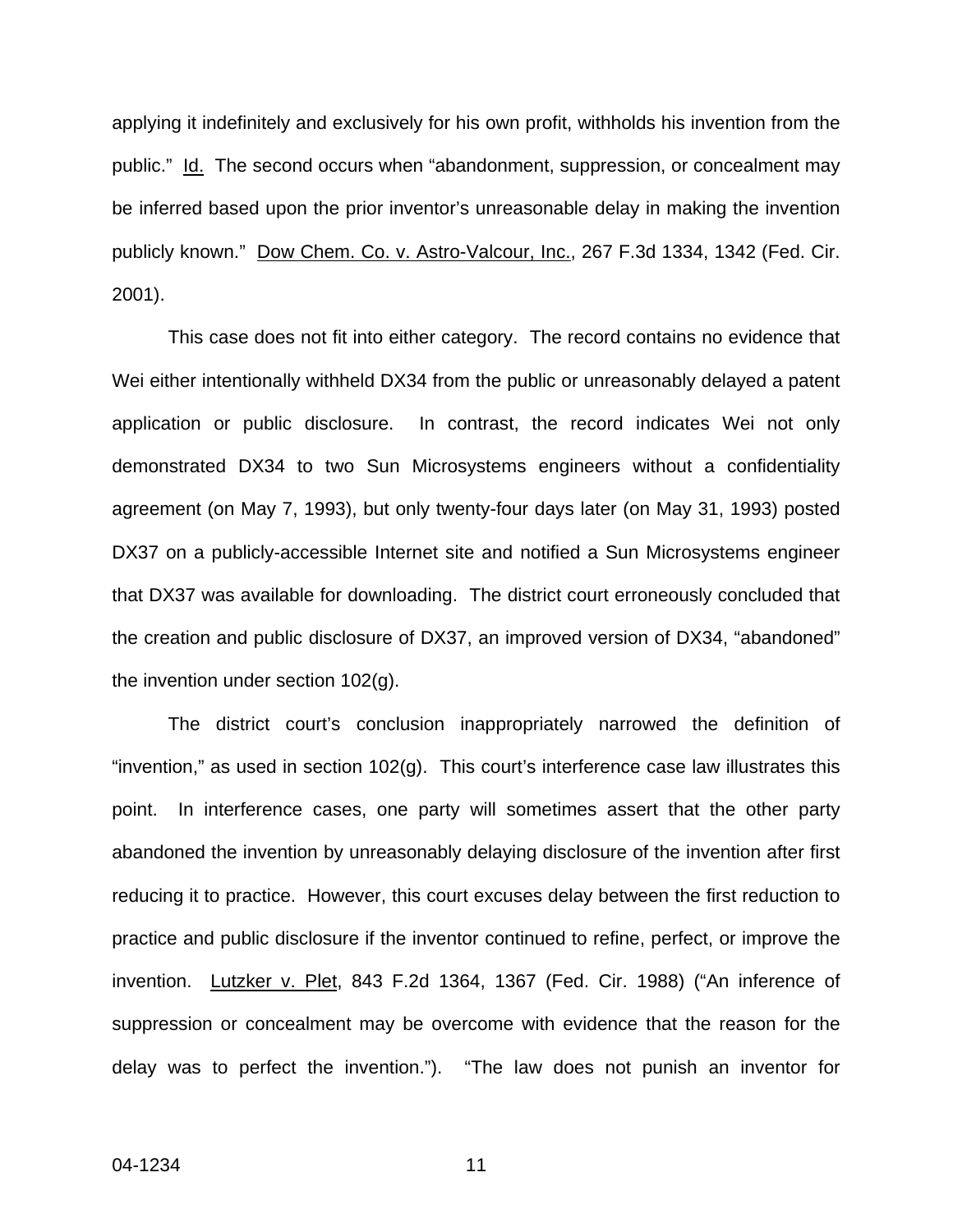attempting to perfect his process before he gives it to the public. In fact, reasonable experimentation is frequently encouraged." Frey v. Wagner, 87 F.2d 212, 215 (CCPA 1937).

In this case, DX37, which includes the same contested feature as DX34, represents an improved version of Wei's invention, not an entirely new invention, as the district court suggests. Because creating an improved version of an invention does not in any sense abandon the original invention, the district court erroneously excluded DX34 as prior art. Improvements may enhance an invention prior to disclosure or patent application. If improvements caused loss of the original invention under the erroneous rule adopted by the district court, the public would lose the benefit of diligent efforts to produce a more useful product. Eolas' arguments that Wei's changes to the functionality and architecture of DX34 show abandonment are unpersuasive because such changes merely reflect improvements in advancing versions of software code. Thus, this court remands for proceedings to consider whether DX34 is prior art and, if so, whether it invalidates the '906 patent.

This court also reverses the district court's finding that Wei's May 7, 1993, demonstration to two Sun Microsystems employees without confidentiality agreements did not constitute a public use under section 102(b). "Public use [under 35 U.S.C. § 102(b)] includes any use of the claimed invention by a person other than the inventor who is under no limitation, restriction or obligation of secrecy to the inventor." Netscape Communications Corp. v. Konrad, 295 F.3d 1315, 1320 (Fed. Cir. 2002). Because the Sun Microsystems employees were under no limitation, restriction or obligation of secrecy to Wei, this court determines the demonstration may constitute a public use.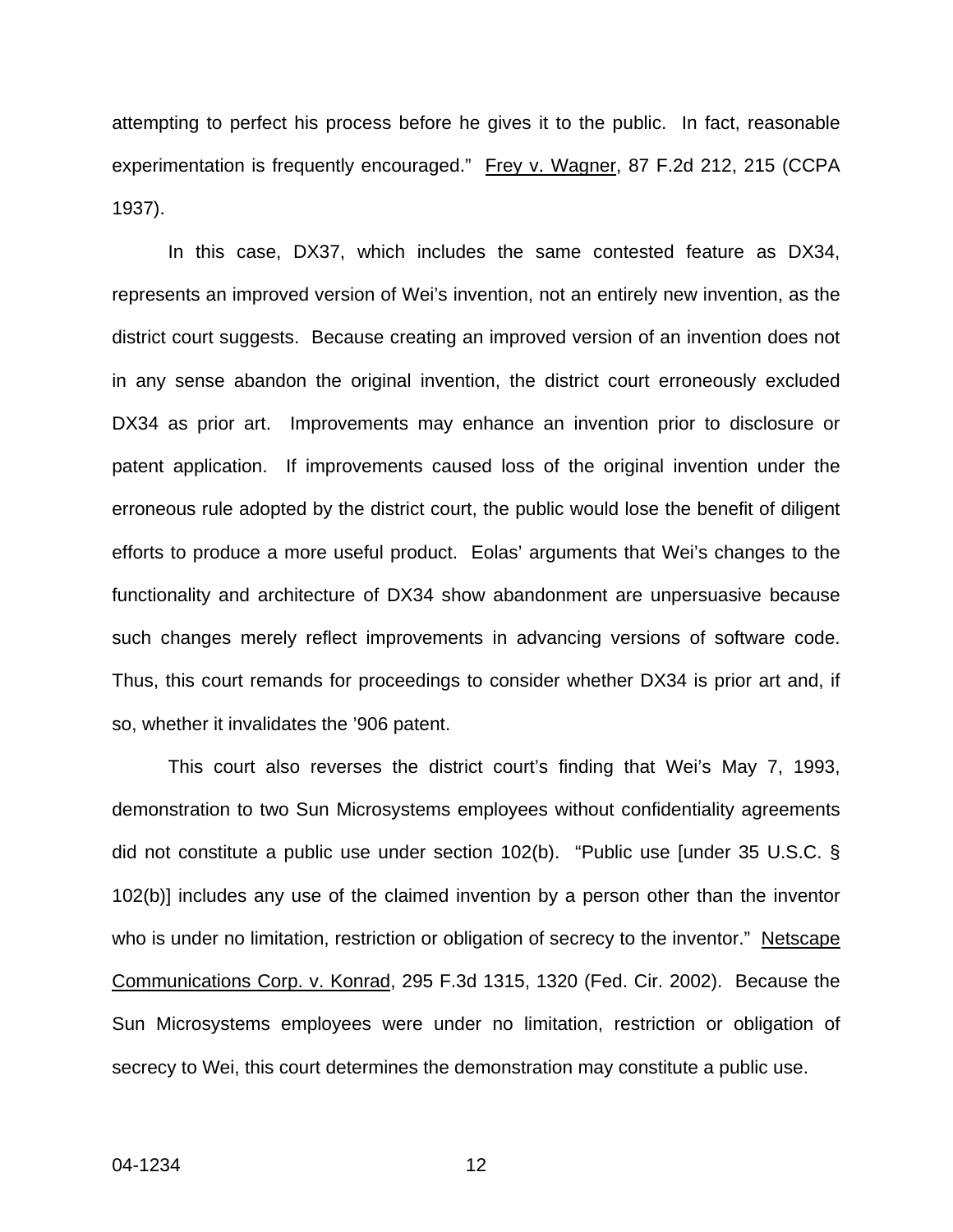The district court erred in linking its section 102(b) public use finding to its section 102(g) abandonment finding. A public use under section 102(b) cannot be undone by subsequent actions. The inquiry into a section 102(b) public use proceeds independent of the inquiry into a section 102(g) abandonment. "[N]otwithstanding abandonment of the prior use — which may preclude a challenge under section  $102(q)$  — prior knowledge or use by others may invalidate a patent under section 102(a) if the prior knowledge or use was accessible to the public." Woodland Trust v. Flowertree Nursery, 148 F.3d 1368, 1370 (Fed. Cir. 1998). Similarly, third party prior use accessible to the public is a section 102(b) bar. See Baxter Int'l, Inc. v. COBE Labs., Inc., 88 F.3d 1054, 1058-59 (Fed. Cir. 1996).

Netscape Communications Corp. v. Konrad, 295 F.3d 1315 (Fed. Cir. 2002), informs the application of these principles to this case. In Netscape, Konrad owned three computer-related patents. 295 F.3d at 1318. This court affirmed a finding of invalidity based on Konrad's prior demonstration of the invention to two employees at the University of California without any obligation of confidentiality. Id. at 1319. Similarly, in the case at bar, Wei demonstrated DX34 to two Sun engineers who were under no confidentiality obligation. Indeed, the Sun engineers informed Wei that they intended to share information gleaned from Wei with other people at Sun. Eolas attempts to distinguish Netscape on the basis that Konrad was the patentee in that case, whereas here, Wei is a third party. However, a third party may, and often does, initiate a public use. See, e.g., Baxter, 88 F.3d at 1058-59. Therefore, Wei's third-party disclosure may erect a public use bar.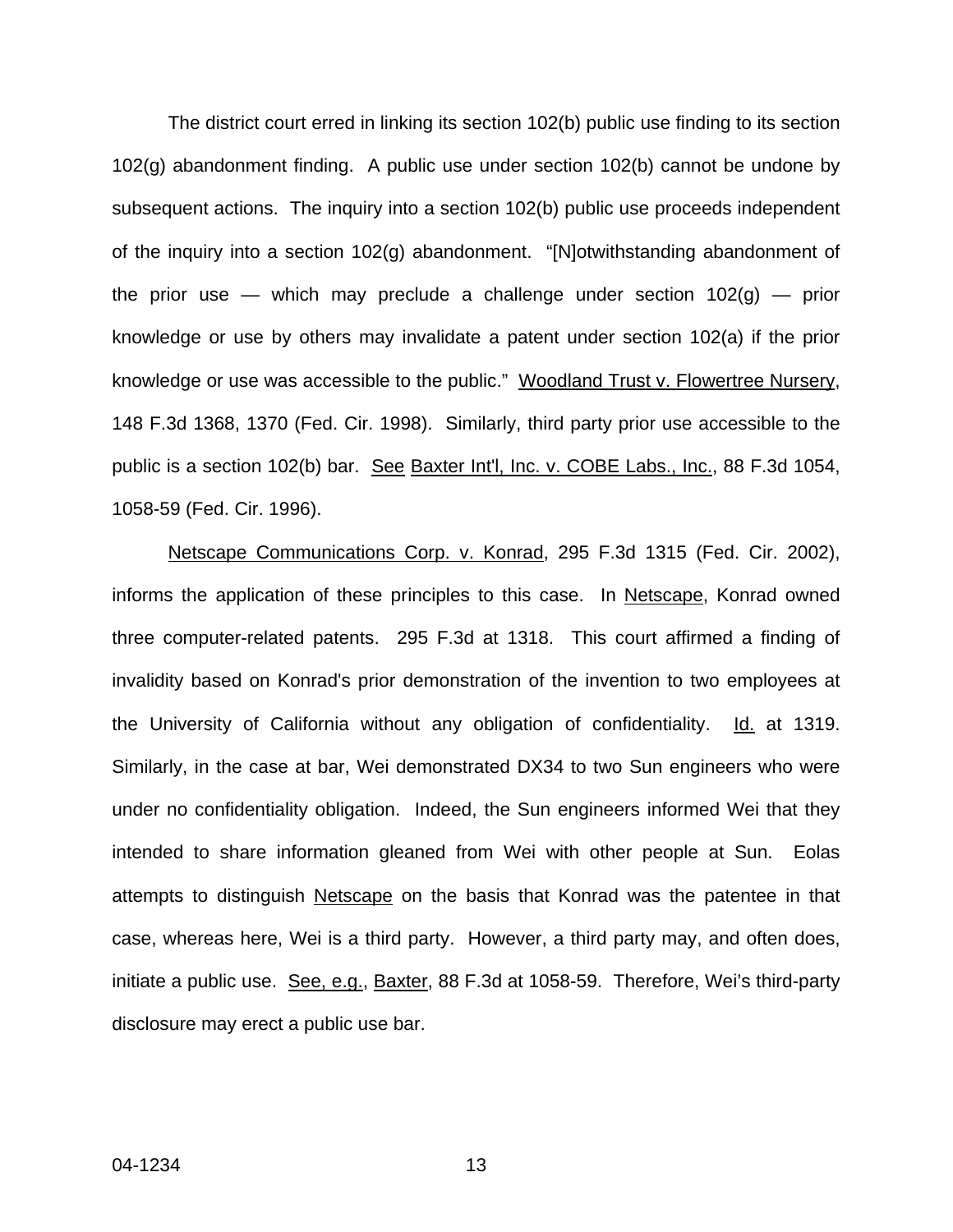Eolas further points to W.L. Gore & Association, Inc. v. Garlock, Inc., 721 F.2d 1540, 1550 (Fed. Cir. 1983), to advance its position that section 102(b) does not apply in this case. In Gore, a third party used the patented invention more than one year prior to the patentee's application date and the court found no public use.  $Id$  at 1549. Gore represents a different factual situation. The third party in Gore deliberately chose to keep the invention as a trade secret and avoid disclosure through a patent application. Accordingly, the Gore third party had a confidentiality agreement in place with its employees to prevent public disclosure of the method whose subject matter could not otherwise be publicly discerned. Id. This court found the Gore third party could not both elect to avoid the patent system and still invoke that system to erect a third-party public use bar to an inventor who disclosed the invention for patenting. Thus, the secret activity in Gore did not constitute public use. Id. This case, however, is very different. Wei made no attempt to maintain confidentiality or to deliberately evade disclosure. Wei's activities may erect a third party public use bar.

In addition, this court vacates the district court's JMOL that DX37 did not anticipate the '906 patent. To anticipate, a single reference must teach each and every limitation of the claimed invention. See EMI Group N. Am., Inc. v. Cypress Semiconductor Corp., 268 F.3d 1342, 1350 (Fed. Cir. 2001). When viewed in "a light most favorable" to Microsoft, the testimony by Microsoft's expert, Dr. Kelly, presents a question of fact as to whether DX37 anticipates the '906 patent. See Mahurkar v. C.R. Bard, Inc., 79 F.3d 1572, 1576 (Fed. Cir. 1996).

Dr. Kelly testified that DX37 is in a computer usable medium with a program for use in a distributed hypermedia environment. Further, Dr. Kelly observed key features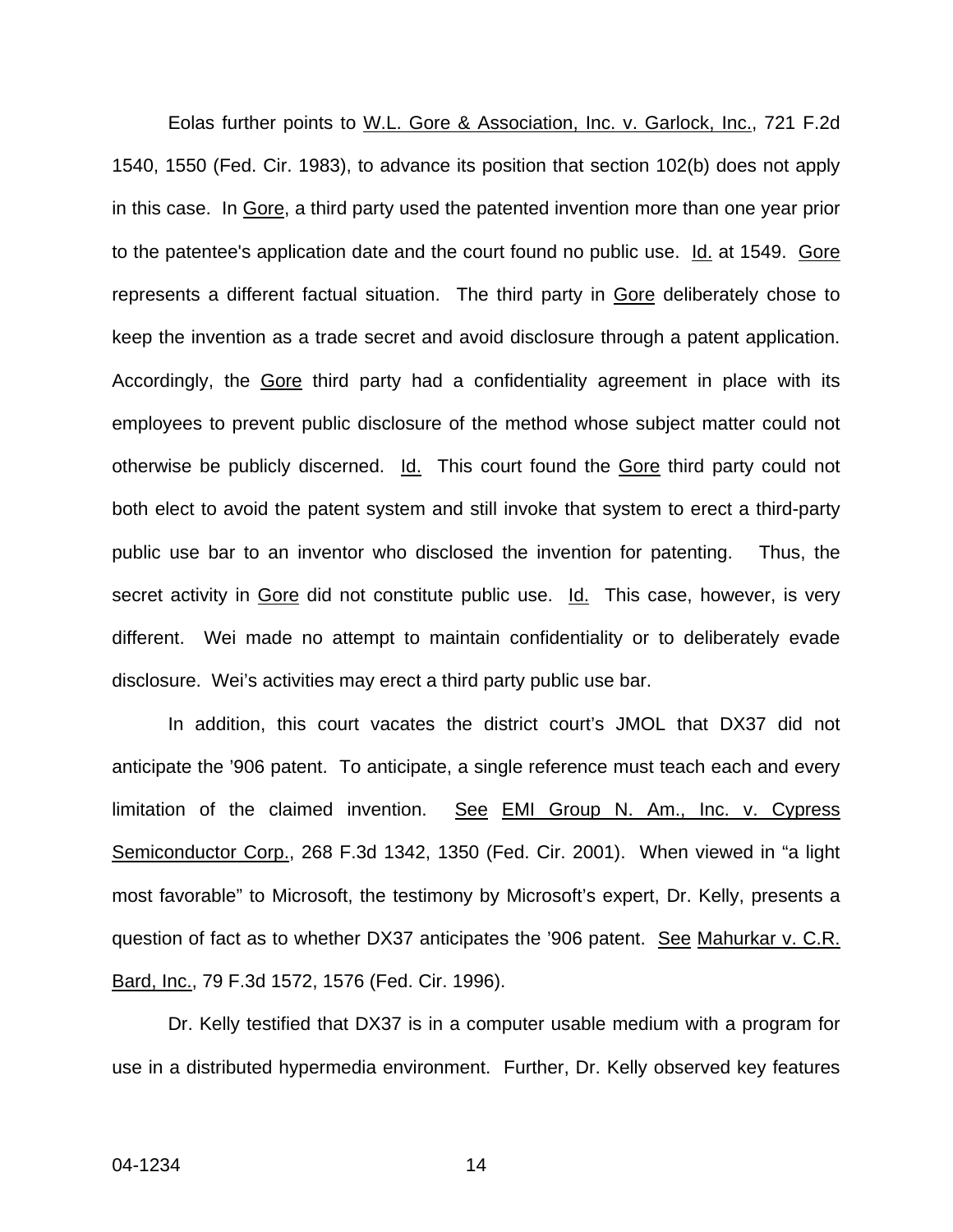in DX37, such as a method to parse a hypermedia document to identify text formats, to display at least a portion of the hypermedia document on a client workstation, to include an embed text format that specifies the location of an object external to the hypermedia document, to identify and locate an executable application, and to automatically display the object and enable the user to interact with it. This testimony arguably supports Microsoft's argument that DX37 teaches all of the limitations of the '906 patent. The district court dismissed Dr. Kelly's testimony as "conclusory." This court hesitates to disturb the district court's role in assessing evidence, but anticipation is a question of fact. Accordingly, this particular determination lay within the province of the jury.

The district court also erred in its granting JMOL on obviousness. Dr. Kelly's testimony provided sufficient evidence to survive JMOL. In his testimony, Dr. Kelly discussed: (1) the scope of DX34 and DX37; (2) the potential differences between DX34 and DX37 and the claimed invention; and (3) the state of the art and the level of skill in the art in 1993.Dr. Kelly's testimony could also be read to provide a suggestion to use a browser in a distributed hypermedia environment as in the claimed invention. Although Microsoft's direct examination of Dr. Kelly focused on anticipation, the information solicited from Dr. Kelly might also support an argument of obviousness in the alternative. In light of this court's determination that DX34 was not abandoned or concealed, Microsoft should also have the opportunity to present DX34 as part of its obviousness defense. See Panduit Corp. v. Dennison Mfg. Co., 810 F.2d 1561, 1568 (Fed. Cir. 1987) (indicating that a key preliminary legal inquiry in obviousness analysis is: "what is the prior art?"). Weighing the facts in favor of the non-moving party, as required by Rule 50, a reasonable jury should have the opportunity to determine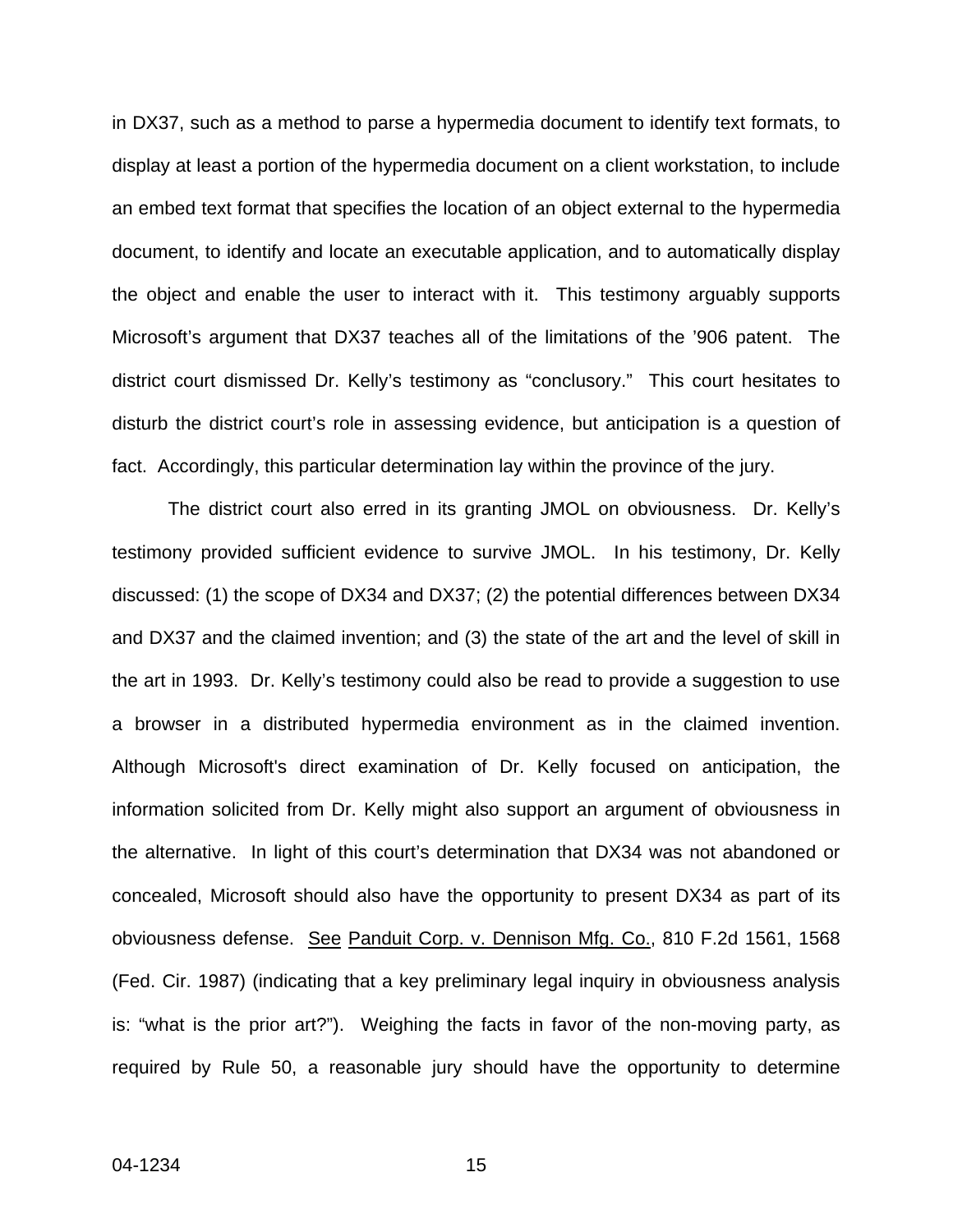whether the claimed invention would have been obvious at the time of invention based on the record.

In sum, with respect to the district court's prior art rulings, this court finds: the district court erred in finding as a matter of law that DX34 was abandoned, suppressed or concealed within the meaning of section 102(g); Wei's May 7, 1993 demonstration to two Sun Microsystems employees without confidentiality agreements was a public use under section 102(b); and the district court erred in its JMOL that DX37 did not as a matter of law anticipate or render the '906 patent obvious. As a result, this court remands for additional proceedings on these issues.

#### INEQUITABLE CONDUCT

This court also vacates the district court's decision on inequitable conduct. Again the district court based its inequitable conduct finding on the misunderstanding that Viola could not possibly constitute prior art. Relying on that erroneous determination, the district court concluded that Viola could not be material to patentability. As discussed above, the district court erred in determining that DX34 was abandoned, suppressed or concealed within the meaning of section 102(g). Further, the district court did not explain a reason for declining to consider DX37, also created prior to Doyle's invention, as immaterial to patentability of the '906 patent. In respect to potential prior art software under section 102(b), this court has explained that the software product constitutes prior art, not necessarily the later published abstract associated with that software product. In re Epstein, 32 F.3d 1559, 1567-68 (Fed. Cir. 1994). Similarly, in the case at bar, the Viola browser itself, not the later developed Viola paper or "Viola stuff" file, constitutes prior art. On remand, the district court will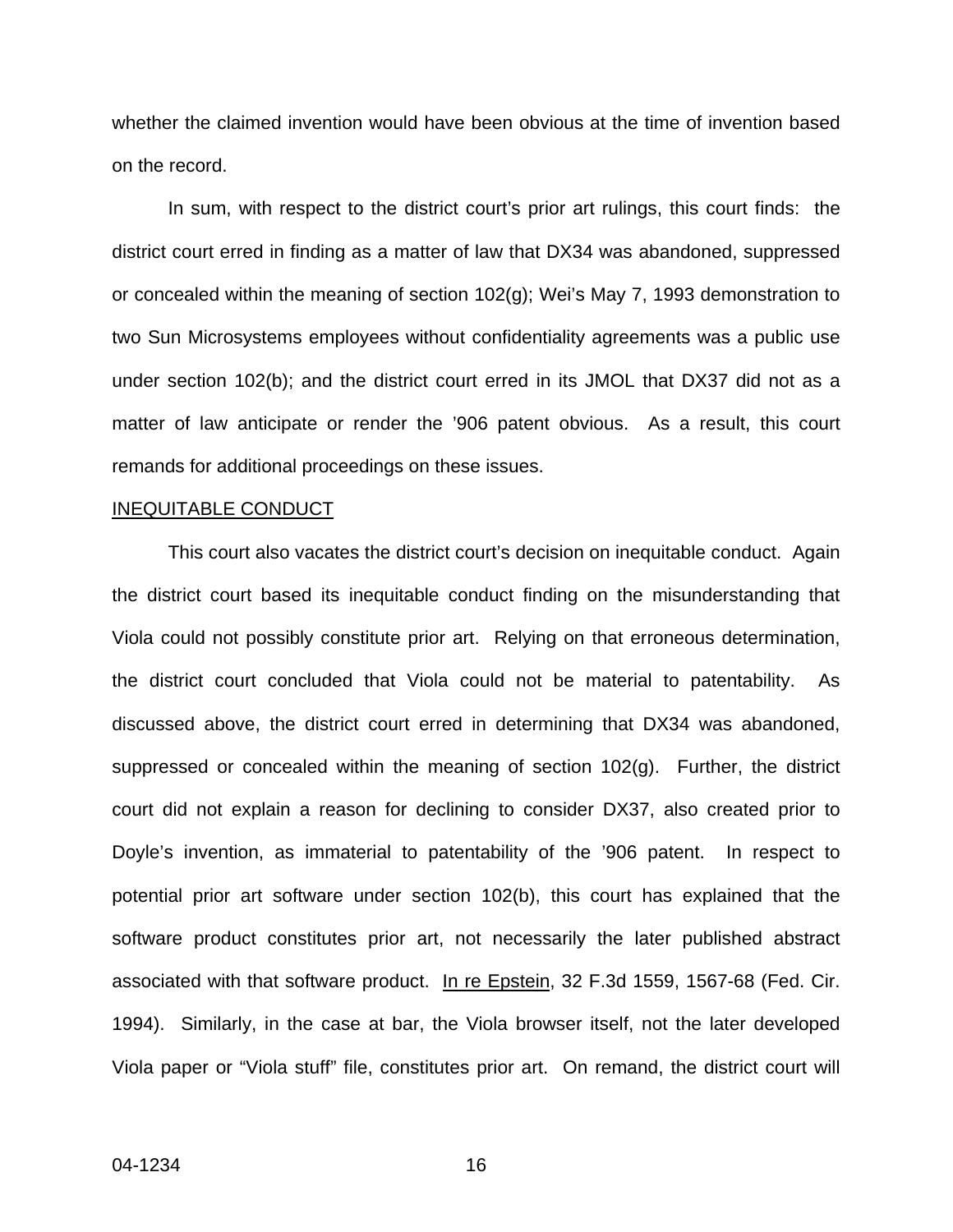have an opportunity to include this potential prior art in its inequitable conduct inquiry. At the same time, the district court may reconsider its findings on Doyle's intent to deceive the PTO.

#### CLAIM CONSTRUCTION

When interpreting disputed claim terms, this court accords claim terms their customary meaning in the art at the time of invention. Home Diagnostics, Inc. v. LifeScan, Inc., 381 F.3d 1352, 1355 (Fed. Cir. 2004). Further, a construing court should consult the specification to determine whether the patentee gave a claim term a meaning inconsistent with that customary meaning in the proper technological and temporal context. Metabolite Labs., Inc. v. Lab. Corp. of Am. Holdings, 370 F.3d 1354, 1360 (Fed. Cir. 2004).

The district court construed "executable application" to mean "any computer program code, that is not the operating system or a utility, that is launched to enable an end user to directly interact with data." Microsoft asserts that this term should be construed as "standalone programs." Because, absent a disclaimer, the claims of the '906 patent are not limited to the embodiments listed in the specification, this court affirms the district court's construction.

As construed by the district court, "executable application" includes applications or components that are not standalone, i.e., DLLs such as spell check. Such applications or components can only run when invoked by some other application. Microsoft asserts that its construction is consistent with the ordinary meaning of the term and that the specification does not otherwise define the term. Microsoft correctly points out that all of the disclosed embodiments in the specification describe standalone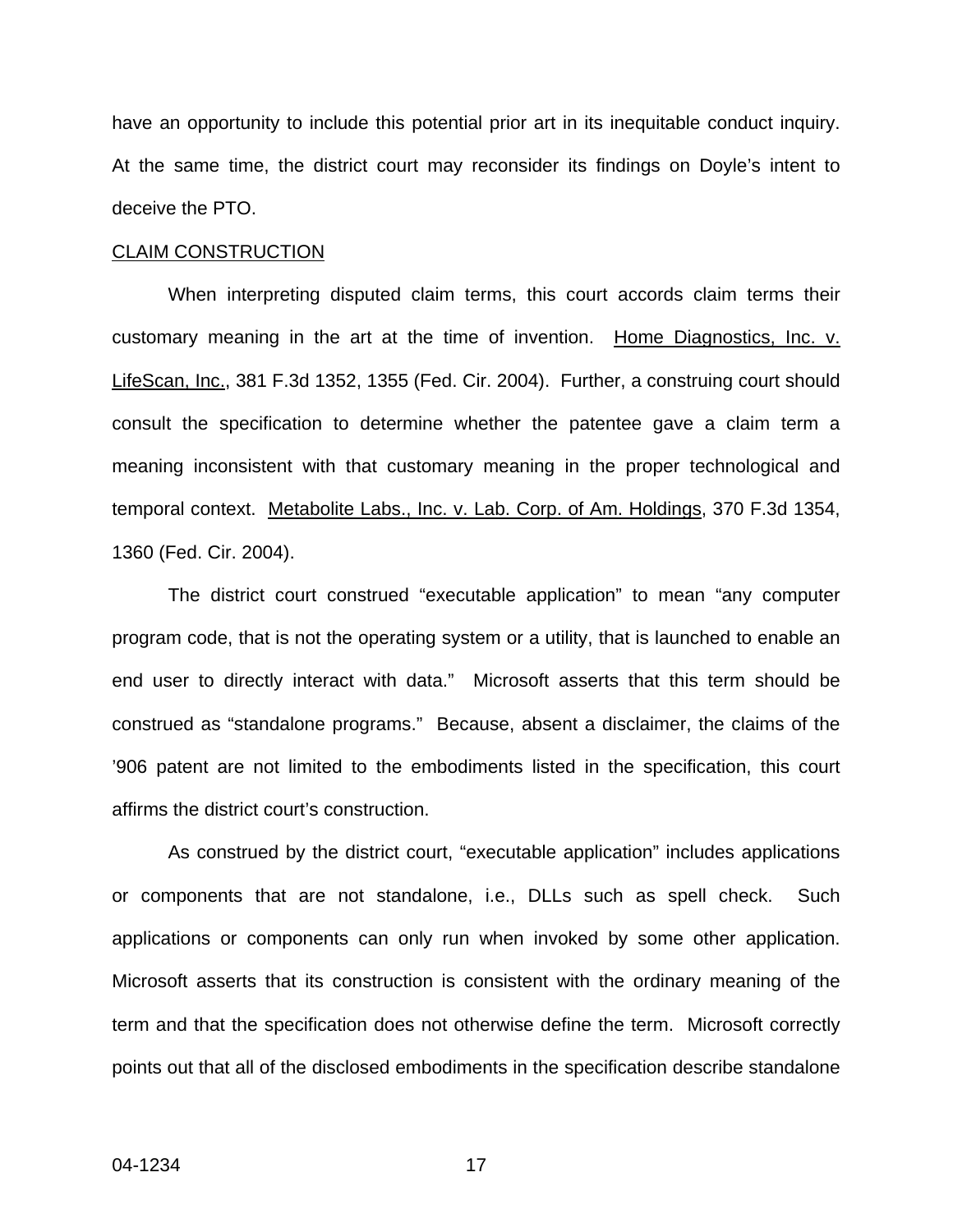programs (i.e., word processors and spreadsheets). Nonetheless, absent a clear disclaimer in the specification, the embodiments in the specification do not limit broader claim language. Liebel-Flarsheim Co. v. Medrad, Inc., 358 F.3d 898, 907-08 (Fed. Cir. 2004).

The record shows that the term "executable application" does not have a customary meaning in the computer science field. Therefore, the district court appropriately declined to impose a sharp limitation on its scope. Accordingly, the trial court correctly perceived that "application" means "a computer program, that is not the operating system or a utility, that is designed to allow an end-user to perform some specific task." The district court also found support for this meaning in technical dictionaries. For instance, the 1994 Microsoft Press Computer Dictionary defined "application" as "a computer program designed to help people perform a certain type of work. An application thus differs from an operating system (which runs a computer), a utility (which performs maintenance or general-purpose chores), and a language (with which computer programs are created). . . ." Microsoft Press Computer Dictionary 23-24 (2d ed. 1994). A few years later, the same dictionary defined "application" as "a program designed to assist in the performance of a specific task, such as word processing, accounting, or inventory management. *Compare* utility." Microsoft Press Computer Dictionary 27 (3d ed. 1997). Still another source on the meaning of technical language defines "application" as a "program or group of programs designed for end users." ZD Webopaedia, at [http://www.zdwebopedia.com/TERM/a/application.html](http://www.zdwebopedia.com/TERM/a/ application.html).

Neither the specification nor the prosecution history disclaims the district court's construction of "executable application." The '906 patent makes no reference to the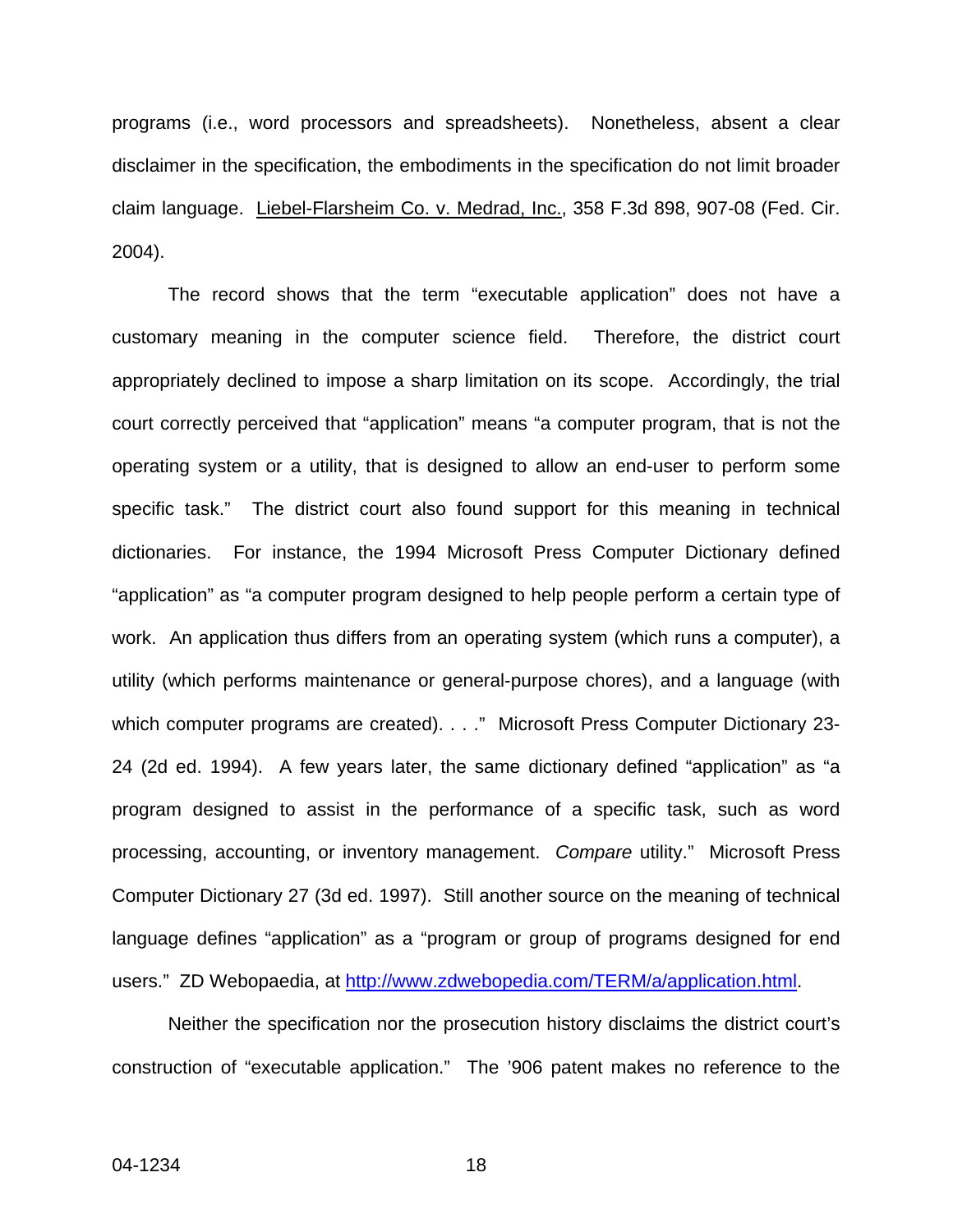phrase "executable application" except in the claims. See generally the '906 patent. In addition, the specification repeatedly indicates that the preferred embodiment is only one possibility for practice of the invention. Id. Because this court "consistently declines to construe claims according to the preferred embodiment," this court agrees with the district court that Microsoft's proposed construction, limiting "executable application" to standalone programs, does not comport with the entire technological and temporal context for this term. N. Telecom Ltd. v. Samsung Elecs. Co., 215 F.3d 1281, 1293 (Fed. Cir. 2000).

The prosecution history does not disclaim the district court's construction of "executable application," and thus supports the trial court's reading of the term. According to Microsoft, the applicants argued that the Khoyi patent used library routines (i.e., components), while their invention did not. In addition, Microsoft claims the applicants argued the Koppolu patent taught away from using standalone applications. A review of the prosecution history does not show any disclaimer as Microsoft contends.

The applicants distinguished Khoyi on the grounds that the display of the data object provided by the Khoyi functionality was not interactive, and in the '906 invention such interactivity could be achieved "without requiring Khoyi-like capabilities in the operating system." Thus, the applicants distinguished Khoyi on the feature of interactivity, not on its use of standalone programs. While the applicants included language about library routines and DLLs in their response, they did not distinguish the '906 invention based on these features, rather such features were merely included in language that outlined Khoyi's operation. Similarly, the applicants distinguished Koppolu by pointing out that the particular kind of object handlers of Koppolu did not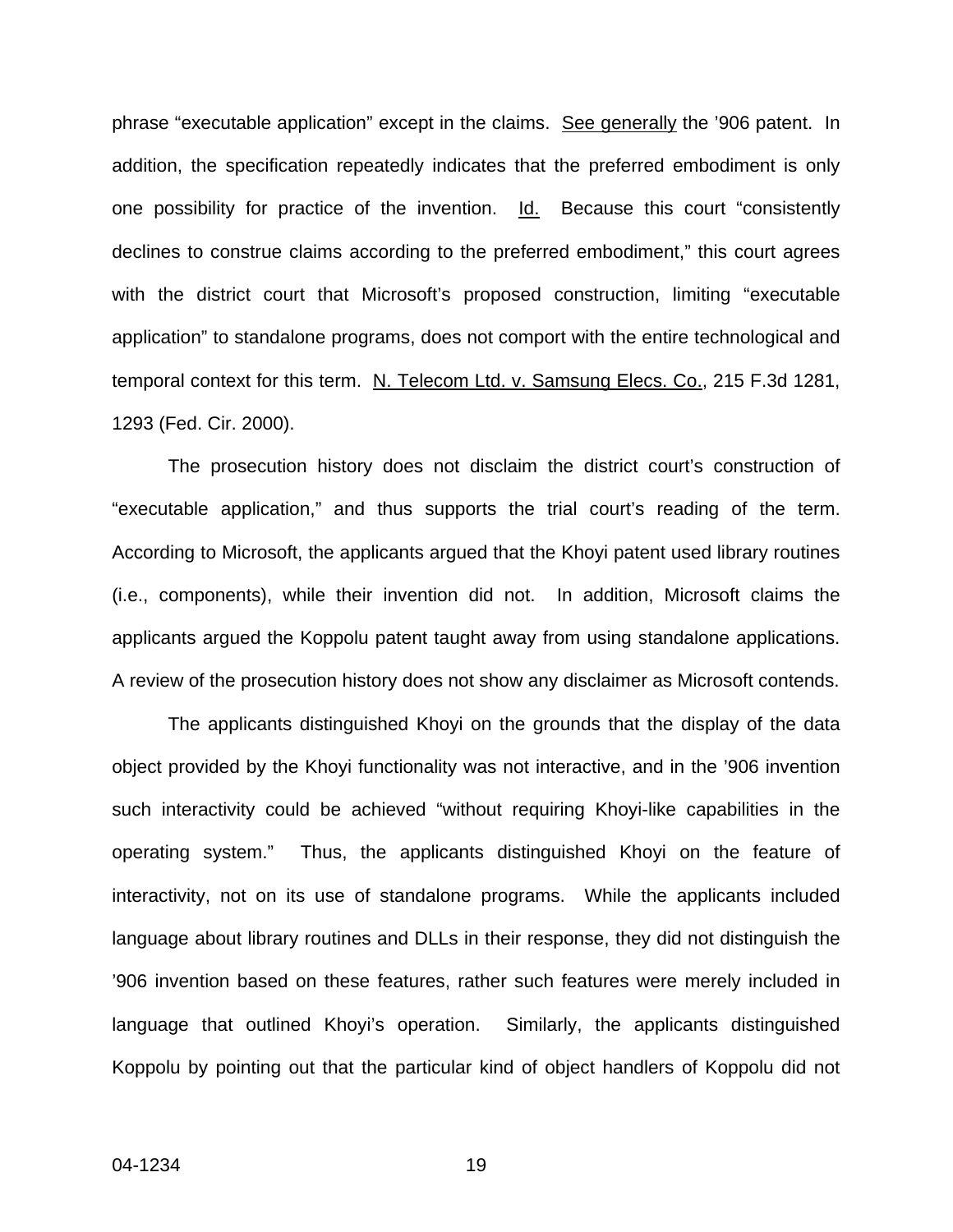allow interactive processing of the object, because Koppolu did not enable such editing of the object.

In light of the applicant's arguments distinguishing Khoyi and Koppolu, the examiner's statement that "the claimed external executable application is not a code library extension nor object handler (e.g. windows dll and OLE) as pointed out in applicant's argument. (Paper #19 pages 12-14)," appears in the context of the applicant's narrow argument. Thus, the examiner's statement also does not evince a clear disclaimer. The arguments the examiner cited in the Reasons for Allowance simply describe OLE object handlers. The applicants cite problems with OLE object handlers, but do not disclaim anything. They simply argue that the cited references do "not disclose or suggest the missing features." In addition, the applicant has "no obligation to respond to an examiner's statement of Reasons for Allowance, and the statement of an examiner will not necessarily limit a claim." ACCO Brands, Inc. v. Micro Sec. Devices, 346 F.3d 1075, 1079 (Fed. Cir. 2003); see also N. Telecom Ltd., 215 F.3d at 1294 (requiring that prosecution history statements have "reasonable clarity and deliberateness" to narrow claim scope). Overall, without a narrow customary ordinary meaning for "executable application," the district court correctly gleaned the proper definition of the term from the intrinsic evidence including the patent claims and prosecution history.

Turning next to the jury instruction on "utilized by said browser to identify and locate," the district court informed the jurors that "[t]he inventors contemplated the browser's use of some outside resources such as the operating system." A review of the trial record shows that Microsoft waived its right to appeal this issue.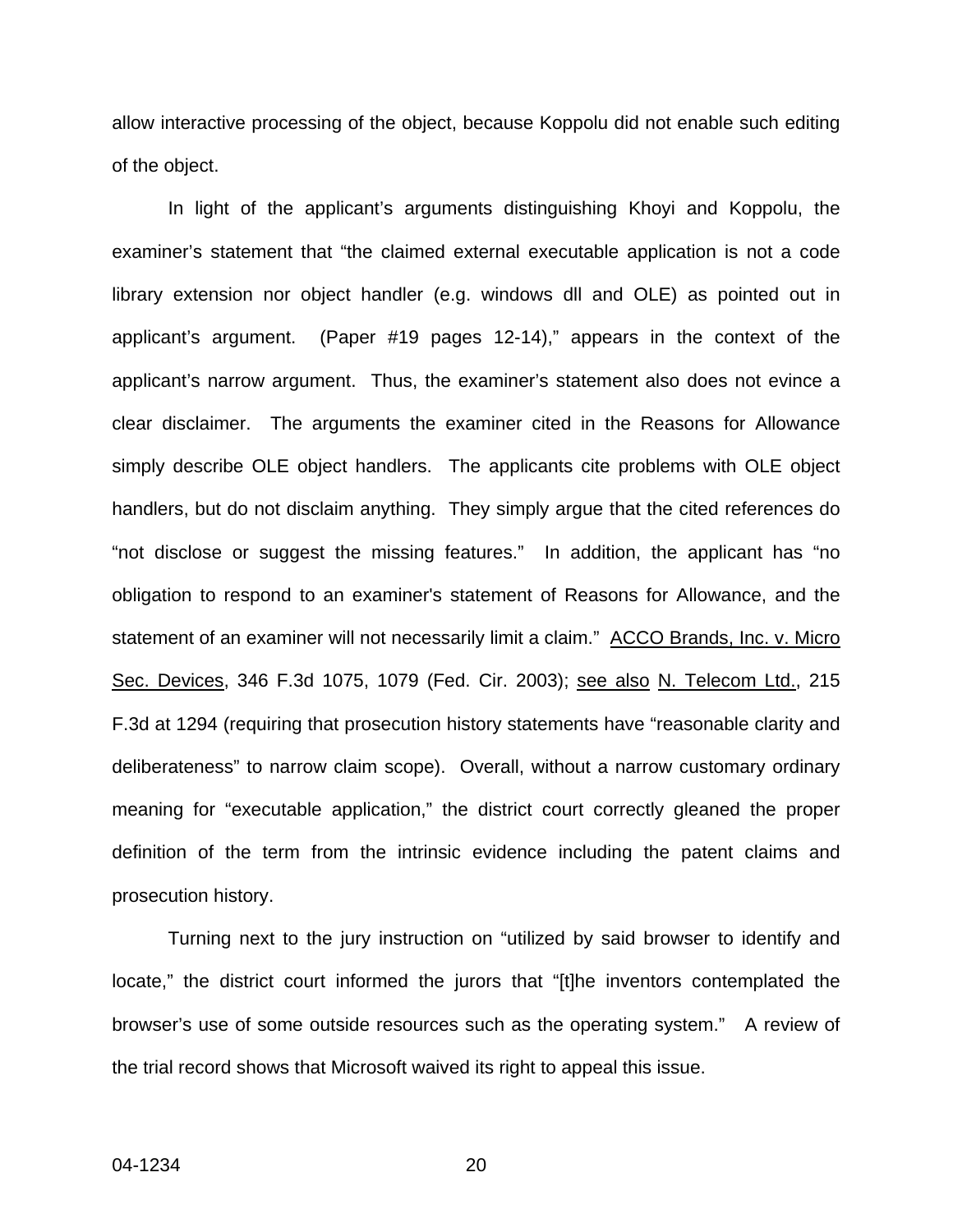Microsoft commented on the proposed jury instructions to the district court. In discussing the particular sentence Microsoft now takes issue with, Microsoft's counsel stated to the district court, "It's undisputable, but it's also immaterial . . . the fact that operating systems are involved in the operation of computer programs, so what?" The district court sought at that point to clarify the record: "[N]o one is arguing here that the browser cannot use the operating system . . . it simply can't be done and, in essence, Microsoft is not taking the crazy position that what they mean is the browser can't use the operating system at all." Microsoft's counsel responded, "That's correct."

Thus, the record shows that Microsoft did not properly preserve this issue for appeal. "It is rare indeed for appellate relief to be granted when no objection was raised at trial. . . . Under such circumstances, the question devolves into whether an error occurred in the conduct of the trial that was so grievous as to have rendered the trial unfair." Norian Corp. v. Stryker Corp., 363 F.3d 1321, 1329 (Fed. Cir. 2004) (internal citation and quotation omitted). This court detects no grievous unfairness in this instruction despite Microsoft's argument that a properly instructed jury could not have possibly found that the accused products infringe. As a whole, the jury instruction properly guided the jury. Thus, the district court did not err in its jury instruction on this disputed claim term.

#### 35 U.S.C. § 271(f)

This court must also decide whether software code made in the United States and exported abroad is a "component[] of a patented invention" under section 271(f). Section 271(f)(1) states:

Whoever without authority supplies or causes to be supplied in or from the United States all or a substantial portion of the components of a patented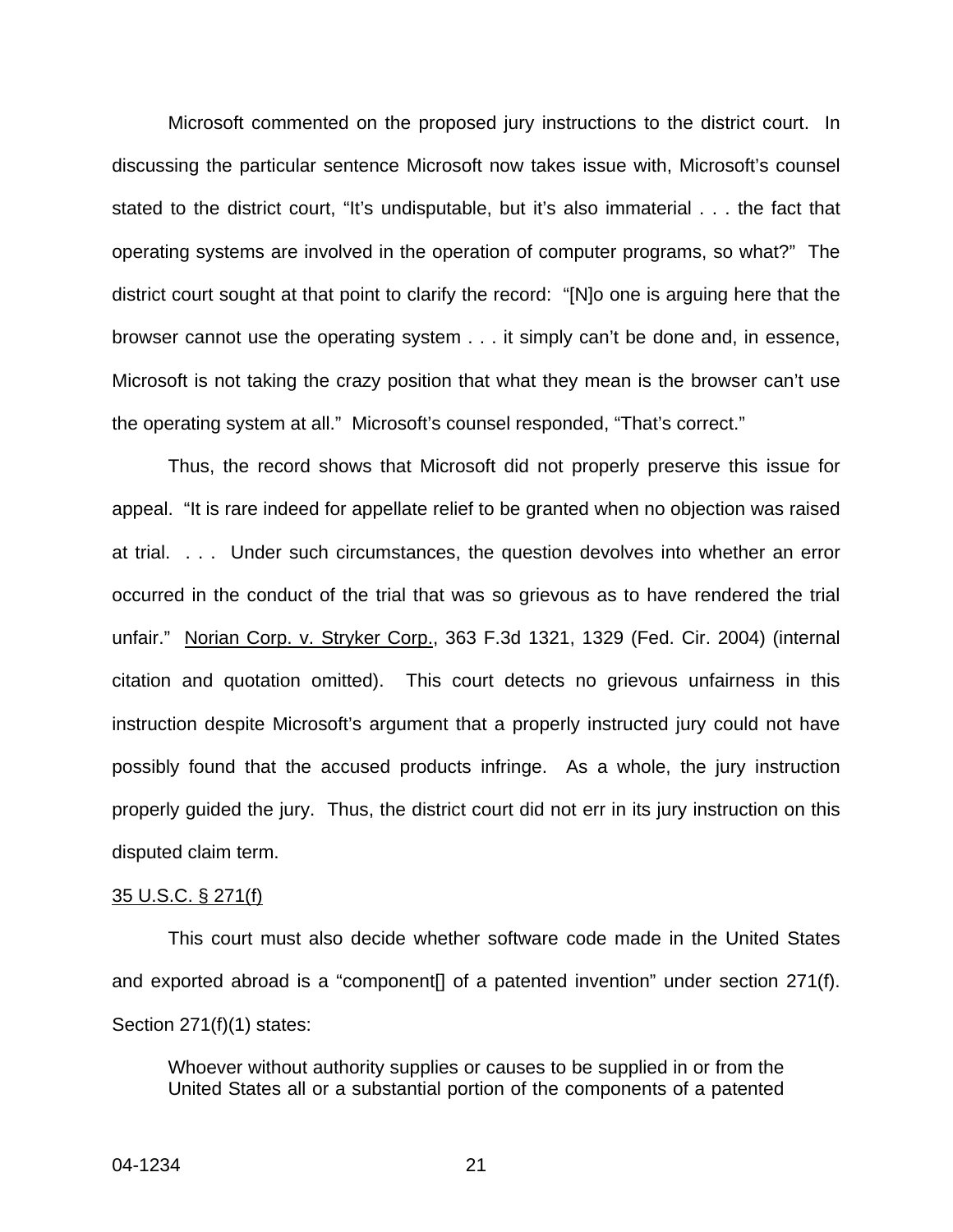invention, where such components are uncombined in whole or in part, in such a manner as to actively induce the combination of such components outside the United States in a manner that would infringe the patent if such combination occurred within the United States shall be liable as an infringer.

35 U.S.C. § 271(f)(1) (2000). Section 271(f) refers to "components of a patented invention." This statutory language uses the broad and inclusive term "patented invention." Title 35, in the definitions section, defines "invention" to mean "invention or discovery" – again broad and inclusive terminology. 35 U.S.C. § 100(a) (2000). The next section in Title 35, section 101, explains that an invention includes "any new and useful process, machine, manufacture or composition of matter." 35 U.S.C. § 101 (2000). Without question, software code alone qualifies as an invention eligible for patenting under these categories, at least as processes. See In re Alappat, 33 F.3d 1526 (Fed. Cir. 1994); AT&T Corp. v. Excel Communications, Inc., 172 F.3d 1352 (Fed. Cir. 1999); MPEP § 2106.IV.B.1.a. (8th ed., rev. 2 2001). The patented invention in this case is such a software product. '906 patent, col. 17, ll. 58 – col. 18, ll. 30. Thus, this software code claimed in conjunction with a physical structure, such as a disk, fits within at least those two categories of subject matter within the broad statutory label of "patented invention."

This statutory language did not limit section 271(f) to patented "machines" or patented "physical structures." Rather every form of invention eligible for patenting falls within the protection of section 271(f). By the same token, the statute did not limit section 271(f) to "machine" components or "structural or physical" components. Rather every component of every form of invention deserves the protection of section 271(f).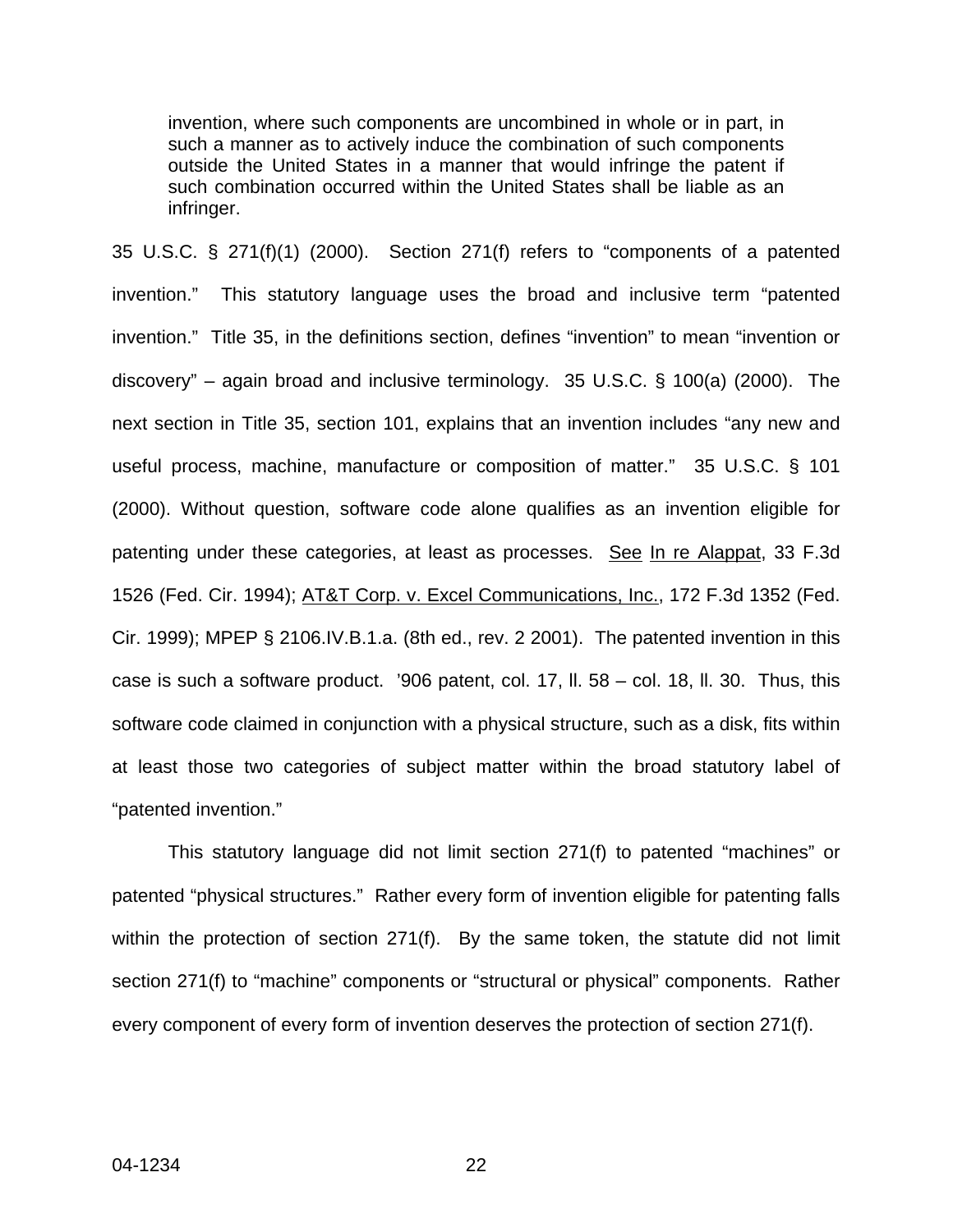In examining the statutory language of section 271(f), this court must next examine whether the software code on the golden master disk is a "component" of the computer program invention. A "component" of a process invention would encompass method steps or acts. See, e.g., 35 U.S.C. § 112, ¶6 (2000). A "component" of an article of manufacture invention would encompass a part of that construct. Because a computer program product is a patented invention within the meaning of Title 35, then the "computer readable program code" claimed in claim 6 of the '906 patent is a part or component of that patented invention.

Exact duplicates of the software code on the golden master disk are incorporated as an operating element of the ultimate device. This part of the software code is much more than a prototype, mold, or detailed set of instructions. This operating element in effect drives the "functional nucleus of the finished computer product." Imagexpo, L.L.C. v. Microsoft, Corp., 299 F. Supp. 2d 550, 553 (E.D. Va. 2003). Without this aspect of the patented invention, the invention would not work at all and thus would not even qualify as new and "useful." Thus, the software code on the golden master disk is not only a component, it is probably the key part of this patented invention. Therefore, the language of section 271(f) in the context of Title 35 shows that this part of the claimed computer product is a "component of a patented invention."

Sound patent policy also supports the meaning of section 271(f). In the first place, this court accords the same treatment to all forms of invention. See, e.g., TRIPS Agreement, Part II, Section 5 (1994) ("[P]atents shall be available and patent rights enjoyable without discrimination as to the place of invention[ ] [and] the field of technology . . . ."). This court cannot construct a principled reason for treating process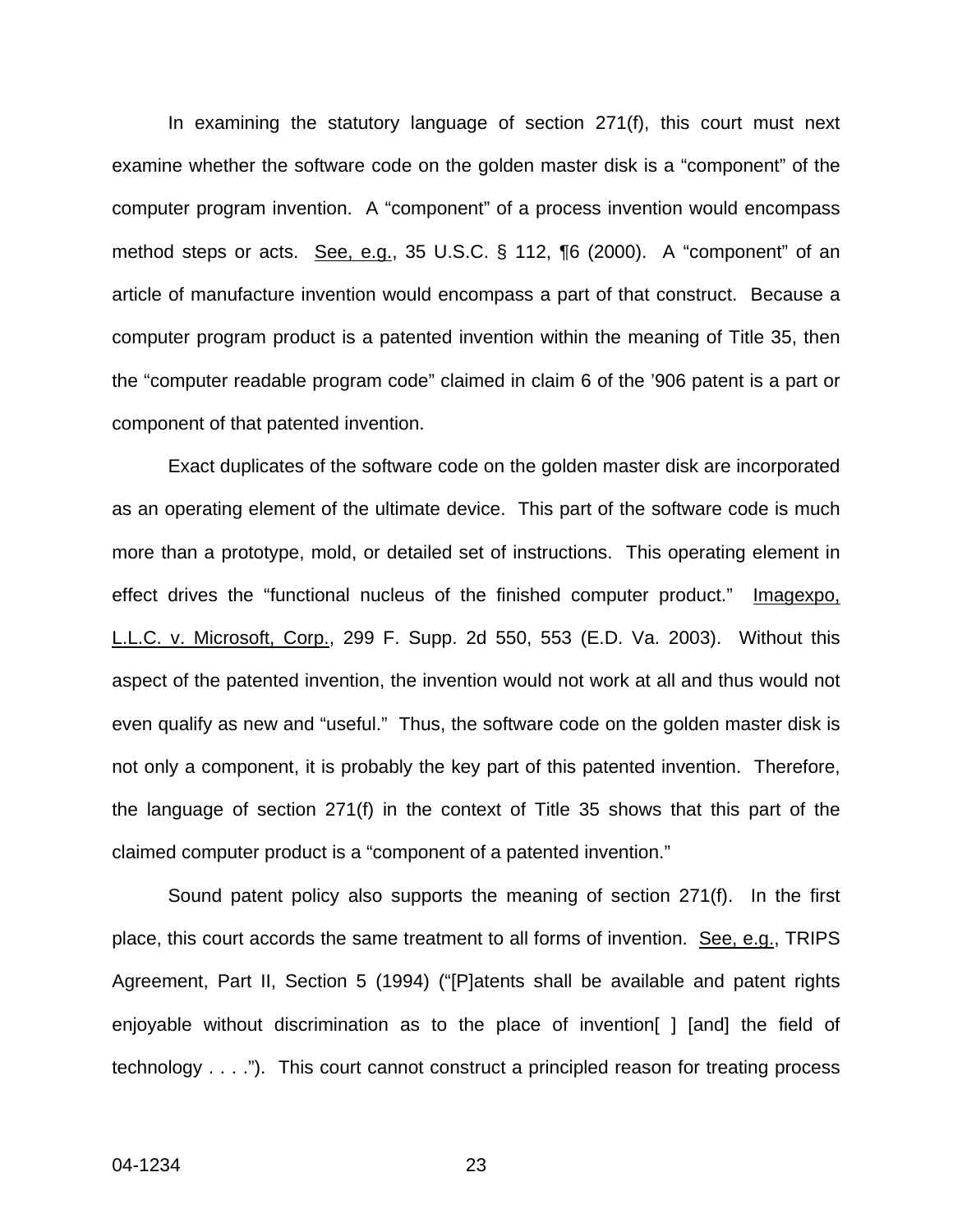inventions different than structural products. Moreover, as the district court pointed out, process and product — software and hardware — are practically interchangeable in the field of computer technology. Eolas Techs., Inc. v. Microsoft Corp., 274 F. Supp. 2d 972, 974 (N.D. Ill. 2003). On a functioning computer, software morphs into hardware and vice versa at the touch of a button. In other words, software converts its functioning code into hardware and vice versa. Thus in the context of this patented invention, the computer transforms the code on the golden disk into a machine component in operation. Thus, sound policy again counsels against varying the definition of "component of a patented invention" according to the particular form of the part under consideration, particularly when those parts change form during operation of the invention as occurs with software code.

The legislative history of section 271(f) also supports the meaning carried by the language itself. Congress enacted section 271(f) in the wake of the United States Supreme Court's decision in Deepsouth Packing Co. v. Laitram Corp., 406 U.S. 518 (1972). Deepsouth acknowledged that unauthorized manufacturers of patented products could avoid liability for infringement under the then-existing law by manufacturing the unassembled components of those products in the United States and then shipping them outside the United States for assembly. Section 271(f) closed that obvious loophole in the statutory protections for patented inventions. Rotec Indus., Inc. v. Mitsubishi Corp., 215 F.3d 1246, 1252 n.2 (Fed. Cir. 2000). One Congressional commentator stated this purpose expressly:

Section 101 [of the Bill] makes two major changes in the patent law in order to avoid encouraging manufacturers outside the United States.

. . . .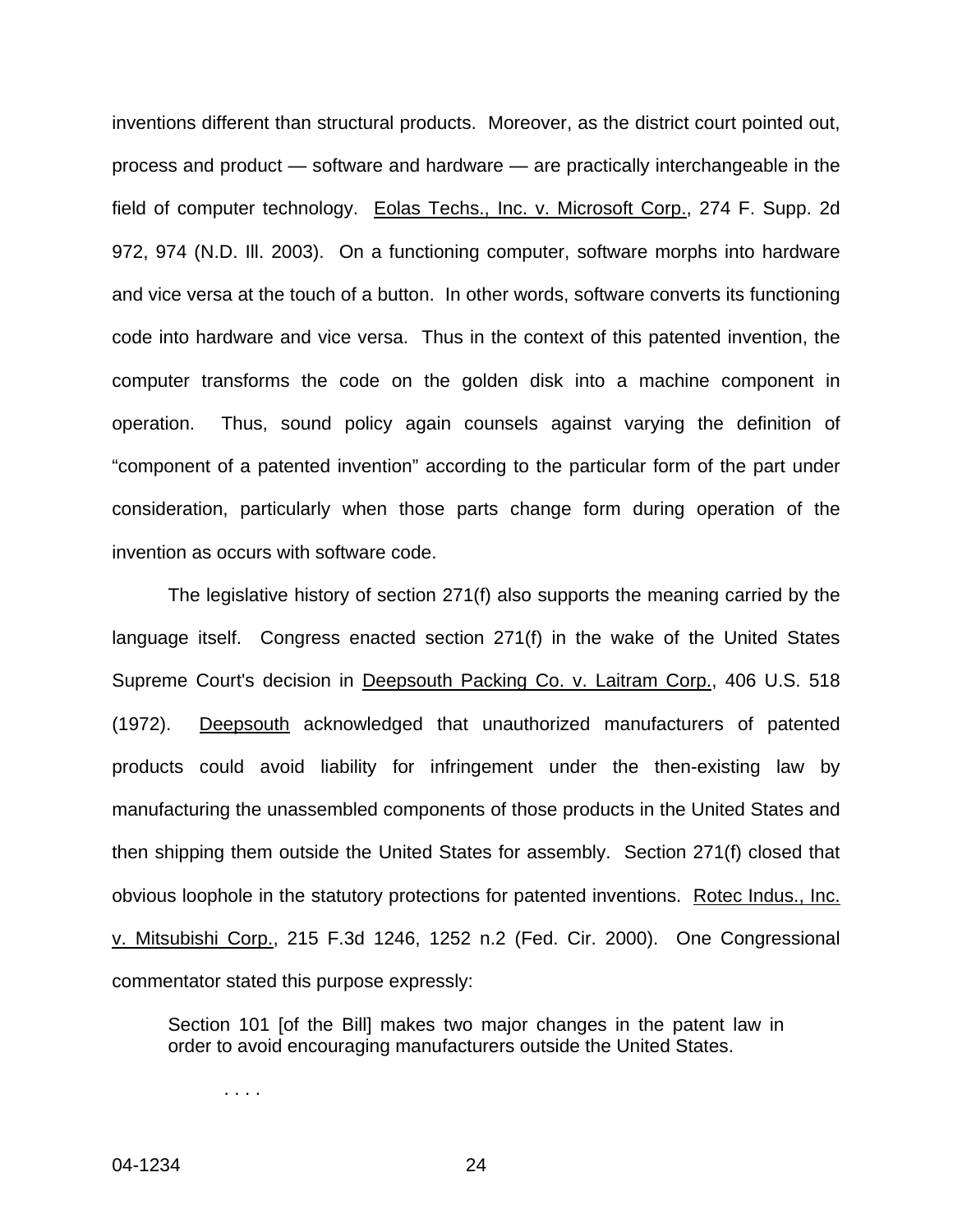[Section 271(f)] will prevent copiers from avoiding U.S. patents by supplying components of a patented product in this country so that the assembly of the components may be completed abroad. This proposal responds to the . . . decision in *Deepsouth* . . . concerning the need for a legislative solution to close a loophole in patent law.

130 Cong. Rec. H10525 (1984). These references again refer to correcting a loophole for all forms of patented inventions.

Microsoft and amici argue that Congress' use of "components" must be identical to the "components" of the patented invention in Deepsouth. In other words, since Deepsouth dealt with the components of a physical machine, section 271(f)'s "components" are limited to physical machines. This argument finds no support in the language or history of the statute.

As already noted, the language of section 271(f) does not impose a requirement of "tangibility" on any component of a patented invention. See Alan M. Fisch & Brent H. Allen, The Application of Domestic Patent Law to Exported Software: 35 U.S.C. § 271(f), 25 U. Pa. J. Int'l Econ. L. 557, 575 (2004). In fact, neither the statute nor the legislative history contains a limitation to "components of machines and other structural combinations." Id. Microsoft, in effect, asks this court to add the word "physical" in front of "components" in section 271(f). If the statute intended to limit the reach of "components of patented inventions," it would have expressly included some narrowing restriction. The statute simply does not include the limitation that Microsoft advocates.

Microsoft also argues this court's holding in Pelligrini v. Analog Devices, Inc., 375 F.3d 1113 (Fed. Cir. 2004), imposes a requirement that components in section 271(f) are physical. In the first place, this court in Pelligrini did not address the meaning of the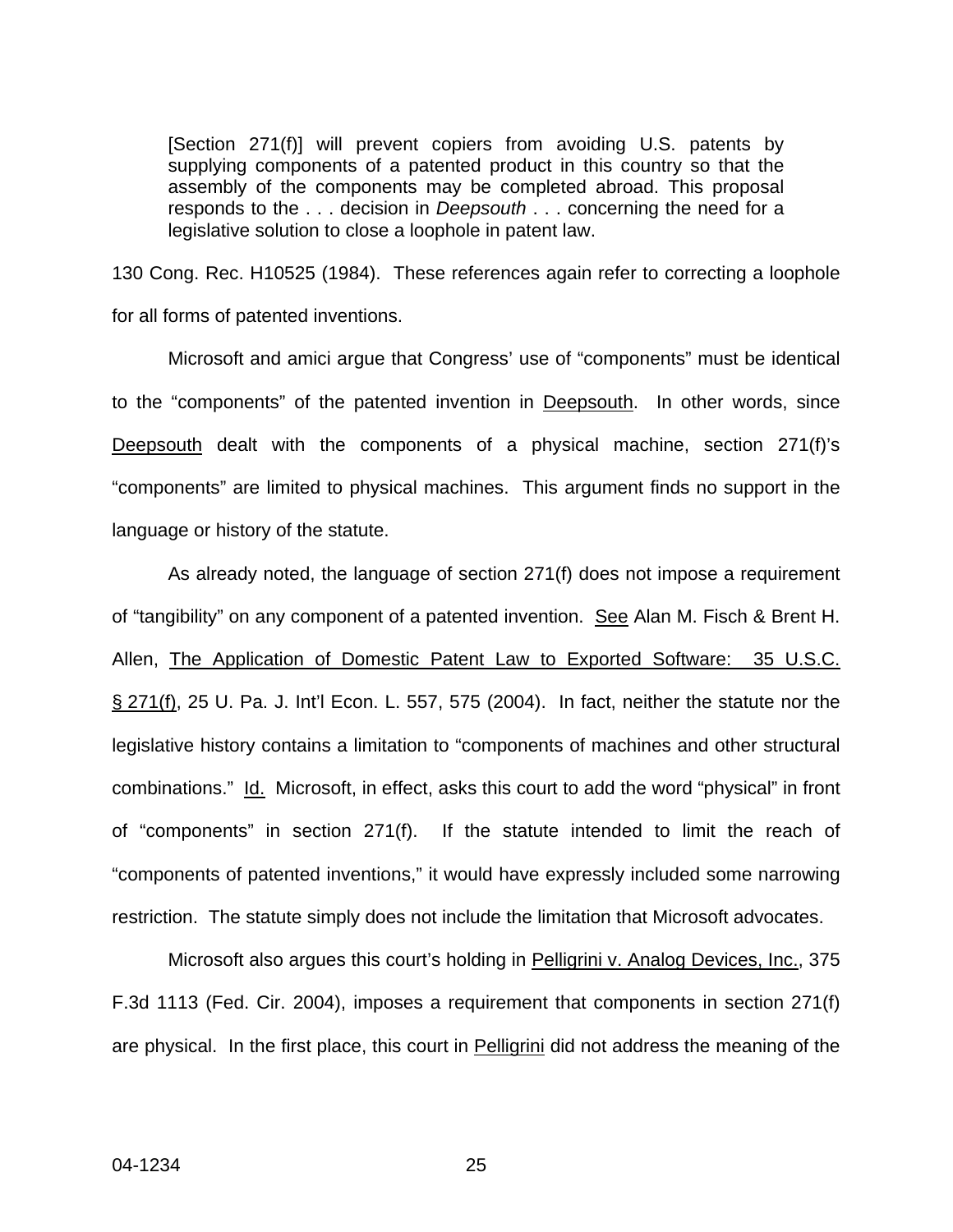"components" language in section 271(f). Moreover, Microsoft simply misreads the language of Pelligrini.

 In Pelligrini, this court held that section 271(f) did not apply to components manufactured outside the United States and never physically shipped to or from the United States. 375 F.3d at 1118. The court then explained that

'[s]uppl[ying] or caus[ing] to be supplied' in § 271(f)(2) clearly refers to physical supply of components, not simply to the supply of instructions or corporate oversight. In other words, although Analog may be giving instructions from the United States that cause the components of the patented invention to be supplied, it is undisputed that those components are not being supplied in or from the United States.

Id. Thus, Pelligrini requires only that components are physically supplied from the United States. Pelligrini does not impose on section 271(f) a tangibility requirement that does not appear anywhere in the language of that section.

In sum, the language and history of section 271(f)(1) as well as this court's law protecting software inventions support this court's holding that section 271(f)(1)'s "components" include software code on golden master disks.

**IV.** 

In conclusion, because the district court improperly granted JMOL in Eolas' favor on Microsoft's anticipation and obviousness defenses and improperly rejected Microsoft's inequitable conduct defense, this court vacates the district court's decisions and remands for further proceedings on these issues. In addition, this court affirms the district court's claim construction of "executable application" and finds the district court did not err in its jury instruction with regard to the claim limitation "utilized by said browser to identify and locate." Finally, this court affirms the district court's holding that